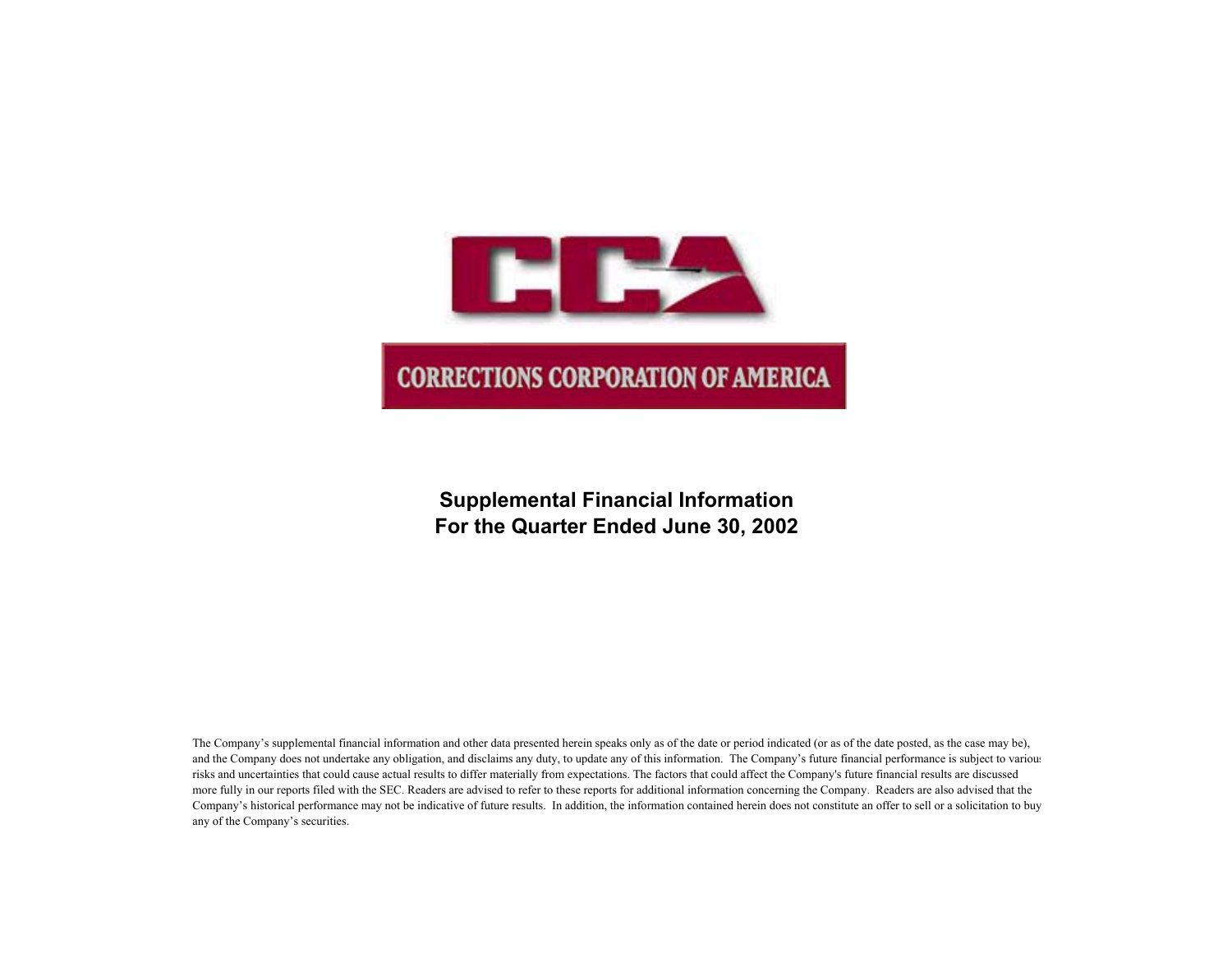# **CORRECTIONS CORPORATION OF AMERICA**

**Supplemental Financial Information For the Quarter Ended June 30, 2002**

## **TABLE OF CONTENTS**

| Reconciliation of Basic to Diluted Earnings Per Share———————————————————————————— 3 |  |
|-------------------------------------------------------------------------------------|--|
|                                                                                     |  |
| Analysis of Outstanding Debt and Preferred Stock 77 7                               |  |
|                                                                                     |  |
| Facility Portfolio 9                                                                |  |
| Diversification of Revenue 15                                                       |  |
| Research Coverage / Credit Ratings 16                                               |  |

John D. Ferguson, President and CEO Irving E. Lingo, Jr., Chief Financial Officer 10 Burton Hills Boulevard Nashville, TN 37215 Tel.: (615) 263-3000 Fax: (615) 263-3150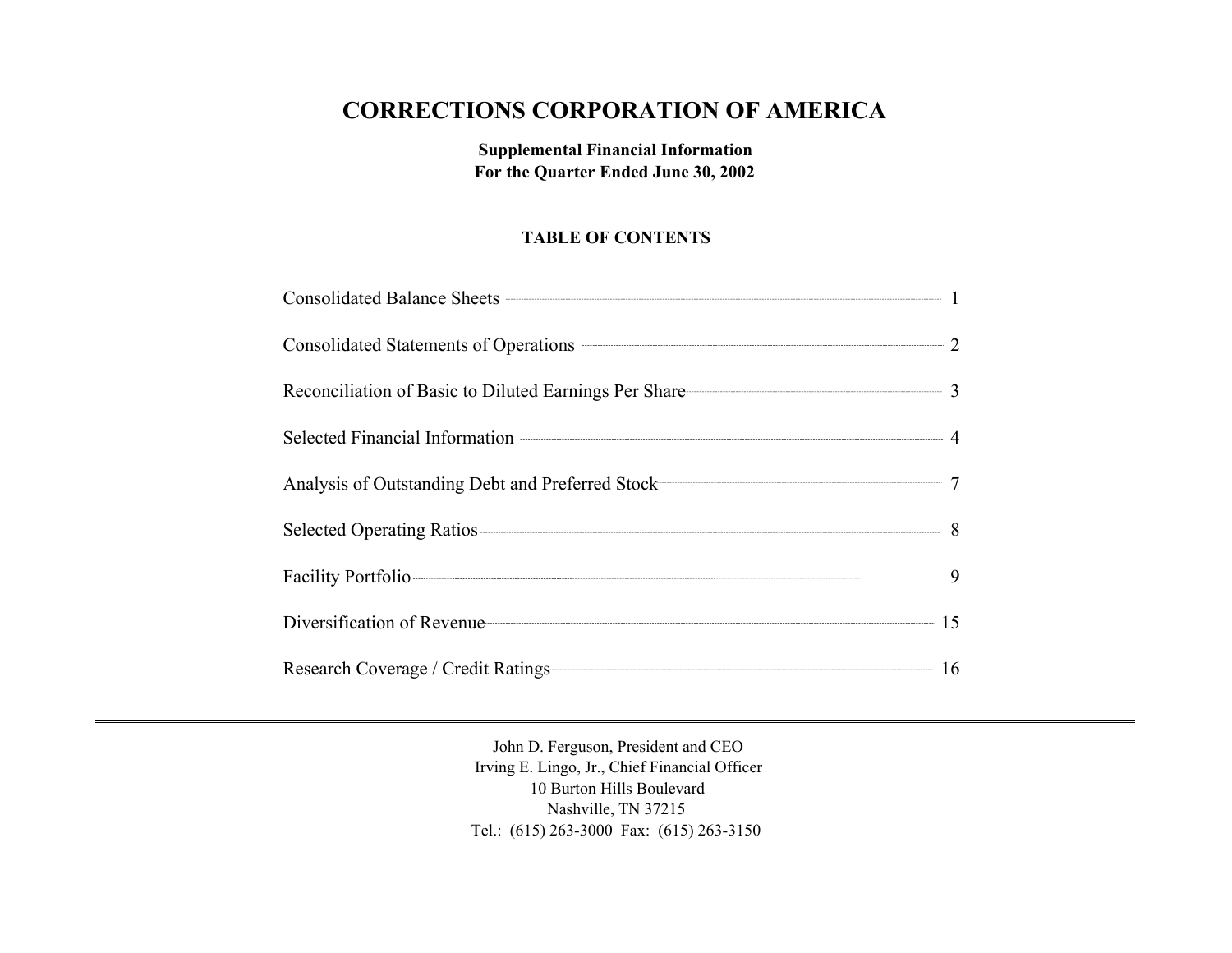### **CONSOLIDATED BALANCE SHEETS**

|                                                                  | <b>June 30,</b>          | March 31,             | December 31,              | September 30,          | <b>June 30,</b>          |
|------------------------------------------------------------------|--------------------------|-----------------------|---------------------------|------------------------|--------------------------|
| <b>ASSETS</b>                                                    | 2002                     | 2002                  | 2001                      | 2001                   | 2001                     |
| Cash and cash equivalents                                        | 65,785<br><sup>\$</sup>  | $\mathbf S$<br>52,257 | $\mathbf S$<br>46,307     | $\mathbf S$<br>33,376  | $\mathbf S$<br>41,934    |
| Restricted cash                                                  | 12,674                   | 12,630                | 12,537                    | 10,024                 | 10,522                   |
| Accounts receivable, net of allowance                            | 136,289                  | 134,155               | 144,078                   | 147,292                | 119,738                  |
| Income tax receivable                                            | 374                      | 32,599                | 568                       | 1,293                  | 650                      |
| Prepaid expenses and other current assets                        | 15,063                   | 12,174                | 12,841                    | 17,664                 | 20,252                   |
| Assets held for sale under contract                              |                          |                       |                           | 23,912                 |                          |
| Total current assets                                             | 230,185                  | 243,815               | 216,331                   | 233,561                | 193,096                  |
| Property and equipment, net                                      | 1,568,289                | 1,584,409             | 1,573,152                 | 1,578,544              | 1,590,472                |
| Investment in direct financing lease                             | 18,617                   | 18,747                | 18,873                    |                        |                          |
| Assets held for sale                                             | 836                      | 1,758                 | 22,312                    | 46,429                 | 71,413                   |
| Goodwill                                                         | 24,432                   | 24,432                | 104,019                   | 105,905                | 108,638                  |
| Other assets                                                     | 26,356                   | 30,079                | 36,593                    | 36,265                 | 41,328                   |
| Total assets                                                     | 1,868,715<br>-S          | 1,903,240             | 1,971,280<br>-S           | 2,000,704              | 2,004,947                |
| <b>LIABILITIES AND STOCKHOLDERS' EQUITY</b>                      |                          |                       |                           |                        |                          |
| Accounts payable and accrued expenses                            | <sup>\$</sup><br>138,956 | 136,795<br>S          | \$<br>145,157             | $\mathbf S$<br>198,994 | <sup>\$</sup><br>208,664 |
| Income tax payable                                               | 6,798                    | 11,369                | 10,137                    | 8,824                  | 6,804                    |
| Distributions payable                                            | 5,205                    | 5,132                 | 15,853                    | 15,865                 | 13,522                   |
| Fair value of interest rate swap agreement                       |                          | 9,525                 | 13,564                    |                        |                          |
| Current portion of long-term debt                                | 21,508                   | 789,838               | 792,009                   | 286,528                | 286,751                  |
| Total current liabilities                                        | 172,467                  | 952,659               | 976,720                   | 510,211                | 515,741                  |
| Long-term debt, net of current portion                           | 944,653                  | 170,449               | 171,591                   | 708,392                | 709,918                  |
| Deferred tax liabilities                                         | 55,106                   | 55,301                | 56,511                    | 58,426                 | 58,789                   |
| Fair value of interest rate swap agreement                       |                          |                       |                           | 15,084                 | 10,062                   |
| Other liabilities                                                | 18,916                   | 19,041                | 19,297                    | 19,329                 | 21,351                   |
| Total liabilities                                                | 1,191,142                | 1,197,450             | 1,224,119                 | 1,311,442              | 1,315,861                |
| Commitments and contingencies                                    |                          |                       |                           |                        |                          |
| Preferred stock - \$0.01 par value:                              |                          |                       |                           |                        |                          |
| Series A - stated at liquidation preference of \$25.00 per share | 107,500                  | 107,500               | 107,500                   | 107,500                | 107,500                  |
| Series B - stated at liquidation preference of \$24.46 per share | 101,753                  | 99,400                | 96,566                    | 93,622                 | 85,946                   |
| Common stock - \$0.01 par value                                  | 280                      | 280                   | 279                       | 251                    | 251                      |
| Additional paid-in capital                                       | 1,342,881                | 1,342,896             | 1,341,958                 | 1,314,092              | 1,317,065                |
| Deferred compensation                                            | (2,176)                  | (2,596)               | (3, 153)                  | (3,644)                | (4,168)                  |
| Retained deficit                                                 | (870,960)                | (839, 565)            | (793, 236)                | (819, 178)             | (813,500)                |
| Treasury stock, at cost                                          |                          | (242)                 | (242)                     | (242)                  | (242)                    |
| Accumulated other comprehensive loss                             | (1,705)                  | (1,883)               | (2,511)                   | (3, 139)               | (3,766)                  |
| Total stockholders' equity                                       | 677,573                  | 705,790               | 747,161                   | 689,262                | 689,086                  |
| Total liabilities and stockholders' equity                       | 1,868,715<br>\$          | 1,903,240<br>\$       | $\mathbb{S}$<br>1,971,280 | 2,000,704<br>\$        | 2,004,947<br>\$          |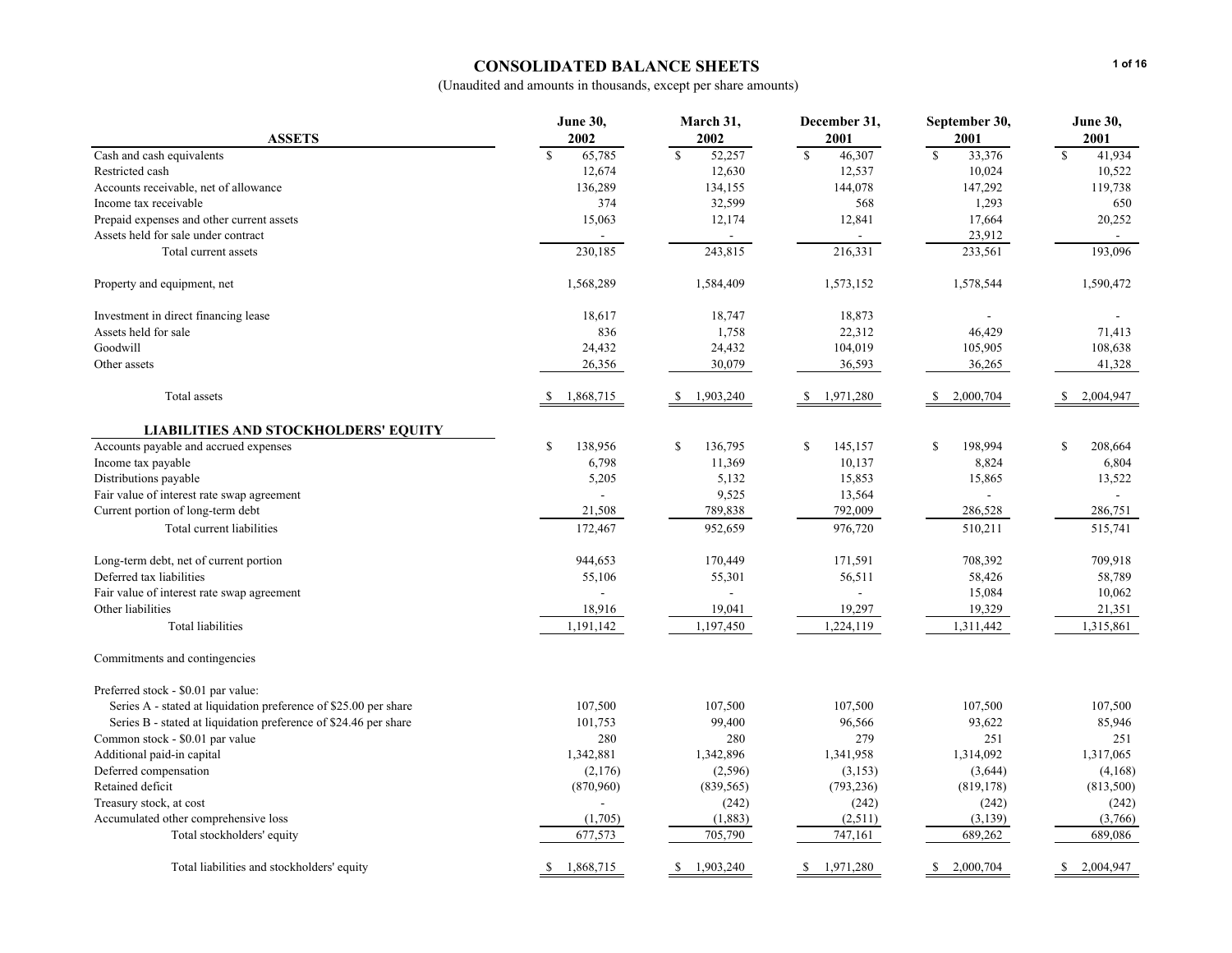#### **CONSOLIDATED STATEMENTS OF OPERATIONS**

|                                                                      |              | For the Three Months Ended June 30,<br>2002 |    | 2001     |             | 2002      |              | For the Six Months Ended June 30,<br>2001 |  |
|----------------------------------------------------------------------|--------------|---------------------------------------------|----|----------|-------------|-----------|--------------|-------------------------------------------|--|
| <b>REVENUE:</b>                                                      |              |                                             |    |          |             |           |              |                                           |  |
| Management:                                                          |              |                                             |    |          |             |           |              |                                           |  |
| Federal                                                              | \$           | 77,783                                      | \$ | 66,885   | \$          | 148,468   | \$           | 130,404                                   |  |
| State                                                                |              | 129,781                                     |    | 137,271  |             | 260,068   |              | 274,062                                   |  |
| Local                                                                |              | 20,989                                      |    | 18,991   |             | 40,894    |              | 36,830                                    |  |
| Other                                                                |              | 9,736                                       |    | 10,397   |             | 19,463    |              | 20,506                                    |  |
| Total management revenue                                             |              | 238,289                                     |    | 233,544  |             | 468,893   |              | 461,802                                   |  |
| Transportation                                                       |              | 4,040                                       |    | 4,278    |             | 7,878     |              | 8,282                                     |  |
| Rental                                                               |              | 950                                         |    | 1,615    |             | 1,897     |              | 3,845                                     |  |
| Other                                                                |              | 25                                          |    | 461      |             | 68        |              | 472                                       |  |
|                                                                      |              | 243,304                                     |    | 239,898  |             | 478,736   |              | 474,401                                   |  |
| <b>EXPENSES:</b>                                                     |              |                                             |    |          |             |           |              |                                           |  |
| Operating:                                                           |              |                                             |    |          |             |           |              |                                           |  |
| Facility fixed                                                       |              | 134,030                                     |    | 131,545  |             | 267,561   |              | 260,070                                   |  |
| Facility variable                                                    |              | 49,848                                      |    | 48,552   |             | 96,026    |              | 96,225                                    |  |
| Transportation                                                       |              | 4,055                                       |    | 3,970    |             | 8,241     |              | 7,326                                     |  |
| Other                                                                |              | 185                                         |    | 269      |             | 535       |              | 563                                       |  |
| Total operating expenses                                             |              | 188,118                                     |    | 184,336  |             | 372,363   |              | 364,184                                   |  |
| General and administrative                                           |              | 8,344                                       |    | 8,434    |             | 15,535    |              | 17,034                                    |  |
| Depreciation and amortization                                        |              | 12,932                                      |    | 12,769   |             | 25,142    |              | 25,343                                    |  |
|                                                                      |              | 209,394                                     |    | 205,539  |             | 413,040   |              | 406,561                                   |  |
|                                                                      |              |                                             |    |          |             |           |              |                                           |  |
| <b>OPERATING INCOME</b>                                              |              | 33,910                                      |    | 34,359   |             | 65,696    |              | 67,840                                    |  |
| <b>OTHER (INCOME) EXPENSE:</b>                                       |              |                                             |    |          |             |           |              |                                           |  |
| Equity in (earnings) loss of joint venture                           |              | 90                                          |    | 90       |             | (27)      |              | 175                                       |  |
| Interest expense, net                                                |              | 22,469                                      |    | 33,113   |             | 51,285    |              | 67,286                                    |  |
| Change in fair value of derivative instruments                       |              | (51)                                        |    | 327      |             | (3, 462)  |              | 6,296                                     |  |
| (Gain) loss on disposal of assets                                    |              | 54                                          |    | (39)     |             | 51        |              | (39)                                      |  |
| Unrealized foreign currency transaction (gain) loss                  |              | (422)                                       |    | (41)     |             | (327)     |              | 344                                       |  |
|                                                                      |              | 22,140                                      |    | 33,450   |             | 47,520    |              | 74,062                                    |  |
|                                                                      |              |                                             |    |          |             |           |              |                                           |  |
| <b>INCOME (LOSS) BEFORE INCOME TAXES, EXTRAORDINARY CHARGE AND</b>   |              |                                             |    |          |             |           |              |                                           |  |
| <b>CUMULATIVE EFFECT OF ACCOUNTING CHANGE</b>                        |              | 11,770                                      |    | 909      |             | 18,176    |              | (6,222)                                   |  |
|                                                                      |              |                                             |    |          |             |           |              |                                           |  |
| Income tax (expense) benefit                                         |              | (571)                                       |    | (624)    |             | 32,016    |              | 166                                       |  |
|                                                                      |              |                                             |    |          |             |           |              |                                           |  |
| <b>INCOME (LOSS) FROM CONTINUING OPERATIONS BEFORE EXTRAORDINARY</b> |              |                                             |    |          |             |           |              |                                           |  |
| CHARGE AND CUMULATIVE EFFECT OF ACCOUNTING CHANGE                    |              | 11,199                                      |    | 285      |             | 50,192    |              | (6,056)                                   |  |
|                                                                      |              |                                             |    |          |             |           |              |                                           |  |
| Income (loss) from discontinued operations, net of taxes             |              | (719)                                       |    | 229      |             | (688)     |              | 1,263                                     |  |
| Extraordinary charge                                                 |              | (36,670)                                    |    | ÷.       |             | (36,670)  |              | $\bar{\phantom{a}}$                       |  |
| Cumulative effect of accounting change                               |              |                                             |    |          |             | (80, 276) |              | ÷,                                        |  |
| <b>NET INCOME (LOSS)</b>                                             |              | (26, 190)                                   |    | 514      |             | (67, 442) |              | (4,793)                                   |  |
|                                                                      |              |                                             |    |          |             |           |              |                                           |  |
| Distributions to preferred stockholders                              |              | (5,205)                                     |    | (4,980)  |             | (10, 282) |              | (9, 801)                                  |  |
| NET INCOME (LOSS) AVAILABLE TO COMMON STOCKHOLDERS                   |              | (31, 395)                                   |    | (4, 466) | -S          | (77, 724) | -S           | (14, 594)                                 |  |
| <b>BASIC EARNINGS (LOSS) PER SHARE</b>                               |              | (1.14)                                      | S  | (0.18)   |             | (2.81)    |              | (0.61)                                    |  |
|                                                                      |              |                                             |    |          |             |           |              |                                           |  |
| <b>DILUTED EARNINGS (LOSS) PER SHARE</b>                             | $\mathbb{S}$ | (0.96)                                      | \$ | (0.18)   | $\mathbf S$ | (2.04)    | $\mathbb{S}$ | (0.61)                                    |  |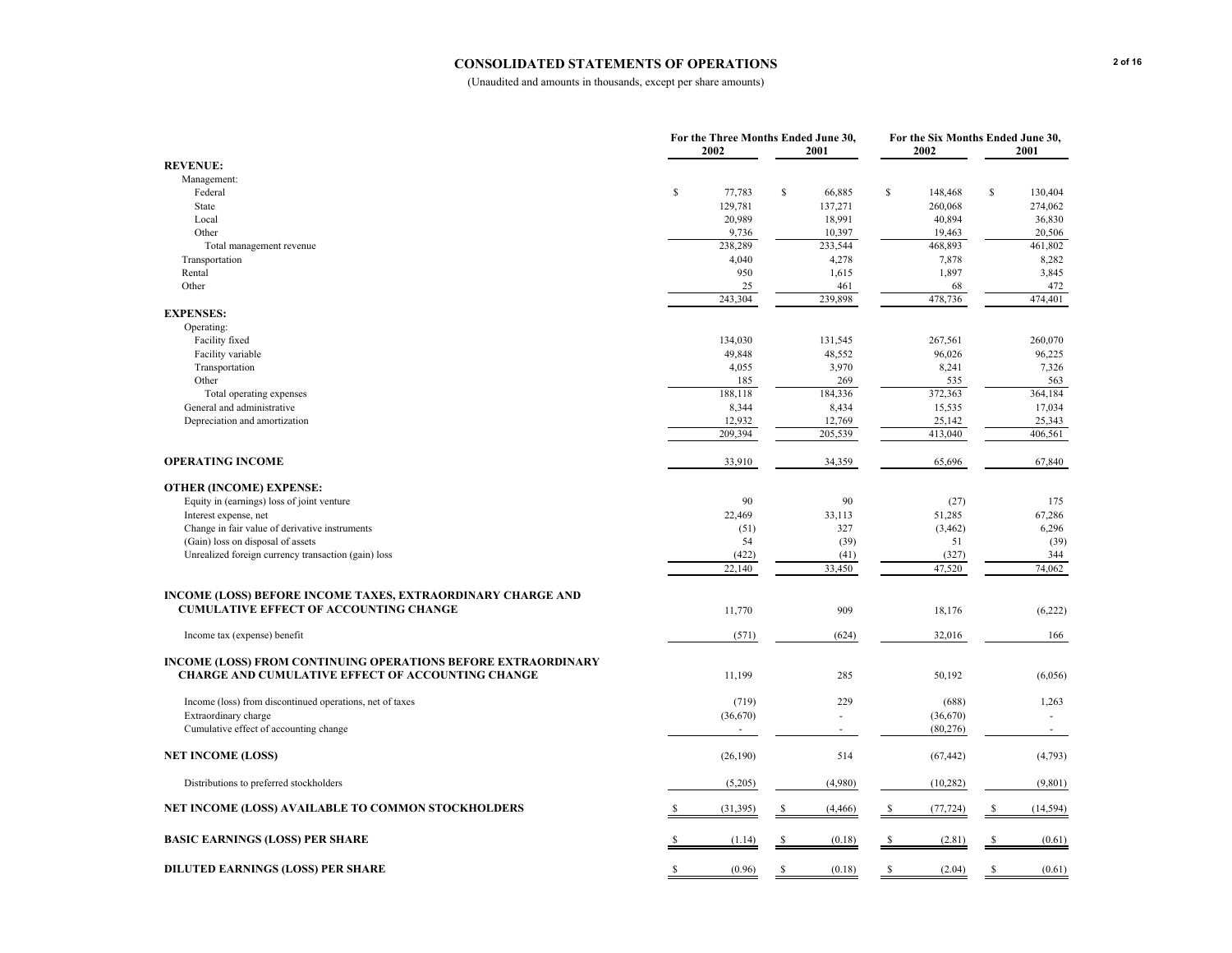#### **RECONCILIATION OF BASIC TO DILUTED EARNINGS PER SHARE**

|                                                                                          |               | For the Three Months Ended June 30, |    |          |               |           | For the Six Months Ended June 30, |           |  |
|------------------------------------------------------------------------------------------|---------------|-------------------------------------|----|----------|---------------|-----------|-----------------------------------|-----------|--|
| Basic:                                                                                   |               | 2002                                |    | 2001     |               | 2002      |                                   | 2001      |  |
| Income (loss) from continuing operations before extraordinary                            |               |                                     |    |          |               |           |                                   |           |  |
| charge and cumulative effect of accounting change                                        | <sup>\$</sup> | 5,994                               | S  | (4,695)  | \$            | 39,910    | $\mathbb S$                       | (15, 857) |  |
| Income (loss) from discontinued operations, net of taxes                                 |               | (719)                               |    | 229      |               | (688)     |                                   | 1,263     |  |
| Extraordinary charge                                                                     |               | (36,670)                            |    |          |               | (36,670)  |                                   |           |  |
| Cumulative effect of accounting change                                                   |               |                                     |    |          |               | (80, 276) |                                   |           |  |
| Net income (loss) available to common stockholders                                       | <b>S</b>      | (31, 395)                           | -S | (4, 466) | <sup>\$</sup> | (77, 724) | S.                                | (14, 594) |  |
| Diluted:                                                                                 |               |                                     |    |          |               |           |                                   |           |  |
| Income (loss) from continuing operations before extraordinary                            |               |                                     |    |          |               |           |                                   |           |  |
| charge and cumulative effect of accounting change                                        | \$            | 5,994                               | \$ | (4,695)  | $\mathbb S$   | 39,910    | $\mathbb{S}$                      | (15, 857) |  |
| Interest expense applicable to convertible notes *                                       |               | 598                                 |    |          |               | 5,045     |                                   |           |  |
| Diluted income (loss) from continuing operations before                                  |               |                                     |    |          |               |           |                                   |           |  |
| extraordinary charge and cumulative effect of accounting change                          |               | 6,592                               |    | (4,695)  |               | 44,955    |                                   | (15, 857) |  |
| Income (loss) from discontinued operations, net of taxes                                 |               | (719)                               |    | 229      |               | (688)     |                                   | 1,263     |  |
| Extraordinary charge                                                                     |               | (36, 670)                           |    |          |               | (36,670)  |                                   |           |  |
| Cumulative effect of accounting change                                                   |               |                                     |    |          |               | (80, 276) |                                   |           |  |
| Diluted net loss available to common stockholders                                        | S             | (30, 797)                           | -S | (4, 466) | <sup>\$</sup> | (72, 679) | S                                 | (14, 594) |  |
|                                                                                          |               |                                     |    |          |               |           |                                   |           |  |
| Basic:                                                                                   |               |                                     |    |          |               |           |                                   |           |  |
| Weighted average common shares outstanding                                               |               | 27,978                              |    | 25,042   |               | 27,969    |                                   | 24,327    |  |
| Unvested restricted common stock                                                         |               | (319)                               |    | (389)    |               | (319)     |                                   | (389)     |  |
| Weighted average common shares outstanding-basic                                         |               | 27,659                              |    | 24,653   |               | 27,650    |                                   | 23,938    |  |
| Diluted:                                                                                 |               |                                     |    |          |               |           |                                   |           |  |
| Weighted average common shares outstanding-basic                                         |               | 27,659                              |    | 24,653   |               | 27,650    |                                   | 23,938    |  |
| Effect of dilutive securities: **                                                        |               |                                     |    |          |               |           |                                   |           |  |
| Stock options and warrants                                                               |               | 637                                 |    |          |               | 646       |                                   |           |  |
| Stockholder litigation                                                                   |               | 310                                 |    |          |               | 310       |                                   |           |  |
| Convertible notes                                                                        |               | 3,370                               |    |          |               | 6,741     |                                   |           |  |
| Restricted stock-based compensation                                                      |               | 255                                 |    |          |               | 255       |                                   |           |  |
| Weighted average shares and assumed conversions-diluted                                  |               | 32,231                              |    | 24,653   |               | 35,602    |                                   | 23,938    |  |
|                                                                                          |               |                                     |    |          |               |           |                                   |           |  |
| Basic earnings (loss) per share:                                                         |               |                                     |    |          |               |           |                                   |           |  |
| Income (loss) from continuing operations before extraordinary                            |               |                                     |    |          |               |           |                                   |           |  |
| charge and cumulative effect of accounting change                                        | S             | 0.22                                | \$ | (0.19)   | \$            | 1.44      | \$                                | (0.66)    |  |
| Income (loss) from discontinued operations, net of taxes                                 |               | (0.03)                              |    | 0.01     |               | (0.02)    |                                   | 0.05      |  |
| Extraordinary charge                                                                     |               | (1.33)                              |    |          |               | (1.33)    |                                   | ÷         |  |
| Cumulative effect of accounting change                                                   |               | $\sim$                              |    |          |               | (2.90)    |                                   |           |  |
| Net income (loss) available to common stockholders                                       | \$.           | (1.14)                              | -S | (0.18)   | S             | (2.81)    | S                                 | (0.61)    |  |
| Diluted earnings (loss) per share:                                                       |               |                                     |    |          |               |           |                                   |           |  |
| Income (loss) from continuing operations before extraordinary                            |               |                                     |    |          |               |           |                                   |           |  |
| charge and cumulative effect of accounting change                                        | S             | 0.20                                | \$ | (0.19)   | \$            | 1.26      | \$                                | (0.66)    |  |
| Income (loss) from discontinued operations, net of taxes                                 |               | (0.02)                              |    | 0.01     |               | (0.02)    |                                   | 0.05      |  |
| Extraordinary charge                                                                     |               | (1.14)                              |    |          |               | (1.03)    |                                   | ÷         |  |
| Cumulative effect of accounting change                                                   |               |                                     |    |          |               | (2.25)    |                                   |           |  |
| Diluted net income (loss) available to common stockholders                               |               | (0.96)                              | -S | (0.18)   | S             | (2.04)    |                                   | (0.61)    |  |
|                                                                                          |               |                                     |    |          |               |           |                                   |           |  |
| For the three month period of 2002, and for the three and six month periods in 2001,     |               |                                     |    |          |               |           |                                   |           |  |
| \$1,962, \$3,496, and \$5,666, respectively, are not presented, as the effects are anti- |               |                                     |    |          |               |           |                                   |           |  |
| dilutive.<br>**                                                                          |               |                                     |    |          |               |           |                                   |           |  |
| Although amounts are not included for the periods presented, as the effects are anti-    |               |                                     |    |          |               |           |                                   |           |  |
| dilutive, additional shares would have been as follows, if dilutive:                     |               |                                     |    |          |               |           |                                   |           |  |
| Stock options and warrants using the treasury stock method                               |               |                                     |    | 193      |               |           |                                   | 177       |  |
| Stockholder litigation                                                                   |               |                                     |    | 3,197    |               |           |                                   | 3,725     |  |
| Convertible notes using the if-converted method                                          |               | 3,363                               |    | 6,827    |               |           |                                   | 6,827     |  |
| Restricted stock-based compensation using the treasury stock method                      |               |                                     |    | 174      |               |           |                                   | 177       |  |
|                                                                                          |               | 3.363                               |    | 10.391   |               |           |                                   | 10.906    |  |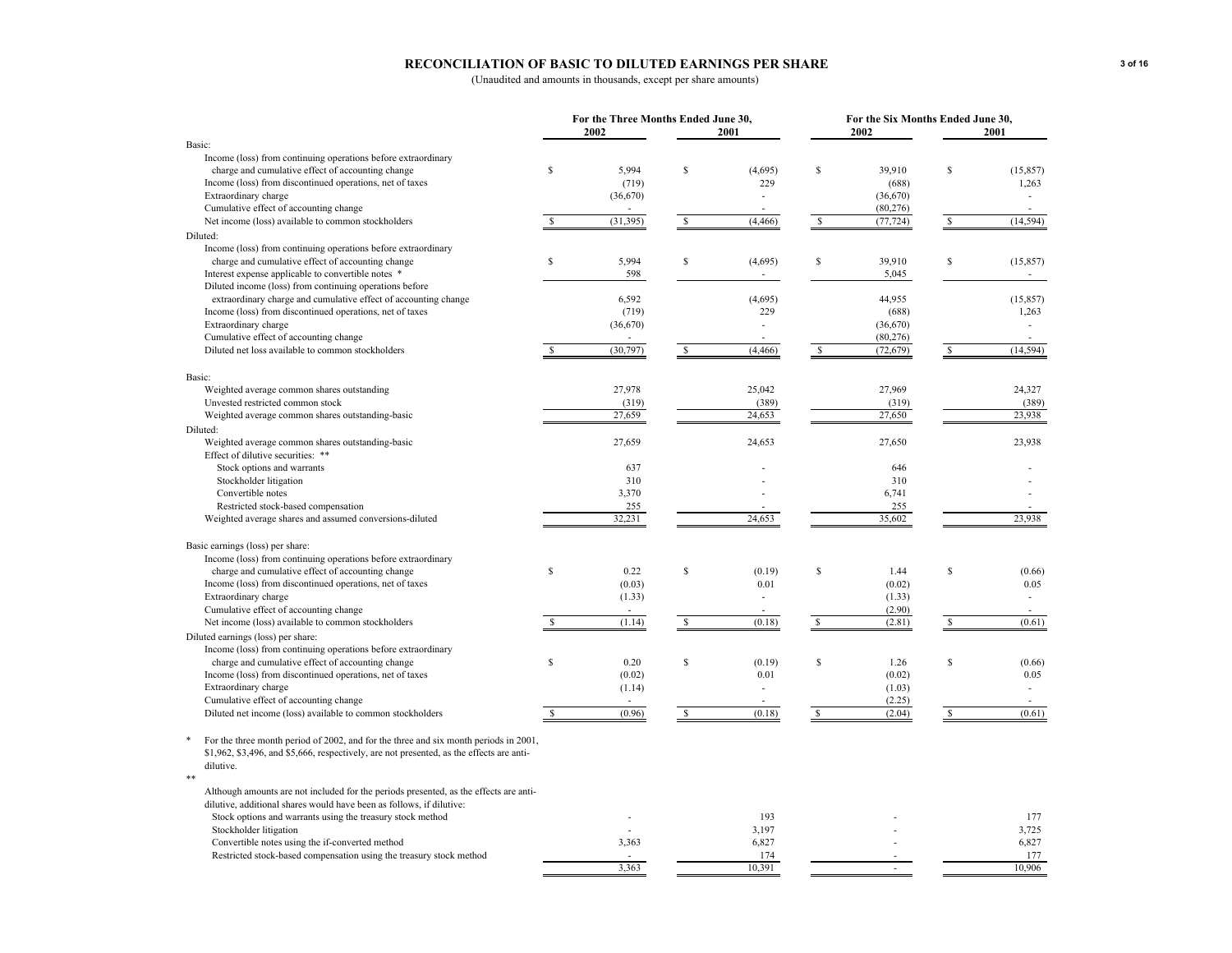## **SELECTED FINANCIAL INFORMATION**

|                                                                |                         | June 30, 2002 |                         | <b>March 31, 2002</b> |                           | December 31, 2001 |                          | September 30, 2001 |                          | June 30, 2001 |
|----------------------------------------------------------------|-------------------------|---------------|-------------------------|-----------------------|---------------------------|-------------------|--------------------------|--------------------|--------------------------|---------------|
| <b>BALANCE SHEET:</b>                                          |                         |               |                         |                       |                           |                   |                          |                    |                          |               |
| Property and equipment                                         | \$                      | 1,728,842     | \$                      | 1,732,853             | \$                        | 1,707,028         | \$                       | 1,699,437          | \$                       | 1,697,957     |
| Accumulated depreciation and amortization                      |                         | (160, 553)    |                         | (148, 444)            |                           | (133, 876)        |                          | (120, 893)         |                          | (107, 485)    |
| Property and equipment, net                                    | $\mathbf{\hat{s}}$      | 1,568,289     | $\mathbb{S}$            | 1,584,409             | $\mathbb{S}$              | 1,573,152         | $\mathsf{s}$             | 1,578,544          | $\overline{\mathbf{s}}$  | 1,590,472     |
| Assets held for sale                                           | \$                      | 836           | \$                      | 1,758                 | \$                        | 22,312            | \$                       | 70,341             | \$                       | 71,413        |
| Total assets                                                   | \$                      | 1,868,715     | \$                      | 1,903,240             | \$                        | 1,971,280         | \$                       | 2,000,704          | \$                       | 2,004,947     |
| Maintenance capital expenditures for the quarter ended         | \$                      | 2,792         | \$                      | 3,902                 | \$                        | 3,284             | \$                       | 1,457              | \$                       | 1,383         |
| Total debt                                                     | \$                      | 966,161       | \$                      | 960,287               | \$                        | 963,600           | \$                       | 994,920            | \$                       | 996,669       |
| Equity book value                                              | \$                      | 677,573       | \$                      | 705,790               | \$                        | 747,161           | \$                       | 689,262            | \$                       | 689,086       |
| <b>LIQUIDITY:</b>                                              |                         |               |                         |                       |                           |                   |                          |                    |                          |               |
| Cash and cash equivalents                                      | \$                      | 65,785        | \$                      | 52,257                | \$                        | 46,307            | \$                       | 33,376             | $\mathbb{S}$             | 41,934        |
| Availability under revolving credit facility                   | \$                      | 61,175        | \$                      | 50,000                | $\mathbb S$               | 50,000            | \$                       | 50,000             | \$                       | 50,000        |
| <b>CAPITALIZATION:</b>                                         |                         |               |                         |                       |                           |                   |                          |                    |                          |               |
| Common shares outstanding                                      |                         | 27,990        |                         | 27,978                |                           | 27,920            |                          | 25,132             |                          | 25,137        |
| Common share price at end of period                            | $\frac{\$}{\$}$         | 17.30         | \$                      | 13.00                 | \$                        | 18.56             | <sup>\$</sup>            | 13.16              | \$                       | 15.95         |
| Market value of common equity at end of period                 |                         | 484,227       | $\sqrt{\frac{2}{5}}$    | 363,714               | $\sqrt{\frac{2}{5}}$      | 518,195           | $\sqrt{\frac{2}{3}}$     | 330,737            | $\sqrt{s}$               | 400,935       |
| Preferred shares outstanding - Series A                        |                         | 4,300         |                         | 4,300                 |                           | 4,300             |                          | 4,300              |                          | 4,300         |
| Preferred share price at end of period - Series A              | $\frac{s}{s}$           | 20.30         | \$                      | 17.30                 | \$                        | 18.60             | $\frac{\$}{\$}$          | 15.25              | \$                       | 14.00         |
| Market value of preferred equity at end of period - Series A   |                         | 87,290        | $\mathbf{s}$            | 74,390                | $\overline{\mathbf{s}}$   | 79,980            |                          | 65,575             | $\overline{\mathbf{s}}$  | 60,200        |
| Preferred shares outstanding - Series B                        |                         | 4,160         |                         | 4,064                 |                           | 3,948             |                          | 3,828              |                          | 3,514         |
| Preferred share price at end of period - Series B              | \$                      | 23.63         | \$                      | 19.60                 | $\boldsymbol{\mathsf{S}}$ | 19.65             | $\frac{\$}{\$}$          | 14.70              | $rac{s}{s}$              | 13.90         |
| Market value of preferred equity at end of period - Series B   | $\sqrt{S}$              | 98,301        | $\mathbb S$             | 79,654                | $\sqrt{\ }$               | 77,578            |                          | 56,272             |                          | 48,845        |
| Total equity market capitalization                             | $\mathbf S$             | 669,818       | $\mathbb{S}$            | 517,758               | $\sqrt{\ }$               | 675,753           | $\sqrt{\frac{1}{2}}$     | 452,584            | $\overline{\mathcal{S}}$ | 509,980       |
| Total market capitalization (market value of equity plus debt) | -S                      | 1,635,979     | \$                      | 1,478,045             | <sup>\$</sup>             | 1,639,353         | \$                       | 1,447,504          | <sup>\$</sup>            | 1,506,649     |
| <b>EBITDA</b>                                                  | \$                      | 46,617        | \$                      | 45,073                | \$                        | 47,260            | \$                       | 50,205             | \$                       | 48,110        |
| <b>ADJUSTED FREE CASH FLOW</b>                                 | <sup>\$</sup>           | 18,463        | \$                      | 16,442                | \$                        | 18,328            | \$                       | 22,600             | \$                       | 16,233        |
| <b>ADJUSTED FREE CASH FLOW PER SHARE:</b>                      |                         |               |                         |                       |                           |                   |                          |                    |                          |               |
| Basic adjusted free cash flow per share                        |                         | 0.67          |                         | 0.59                  | <b>S</b>                  | 0.74              | S                        | 0.91               |                          | 0.66          |
| Diluted adjusted free cash flow per share                      | $\overline{\mathbf{s}}$ | 0.59          | $\overline{\mathbf{s}}$ | 0.53                  | $\overline{\mathbf{s}}$   | 0.59              | $\overline{\mathcal{S}}$ | 0.71               | $\overline{\S}$          | 0.53          |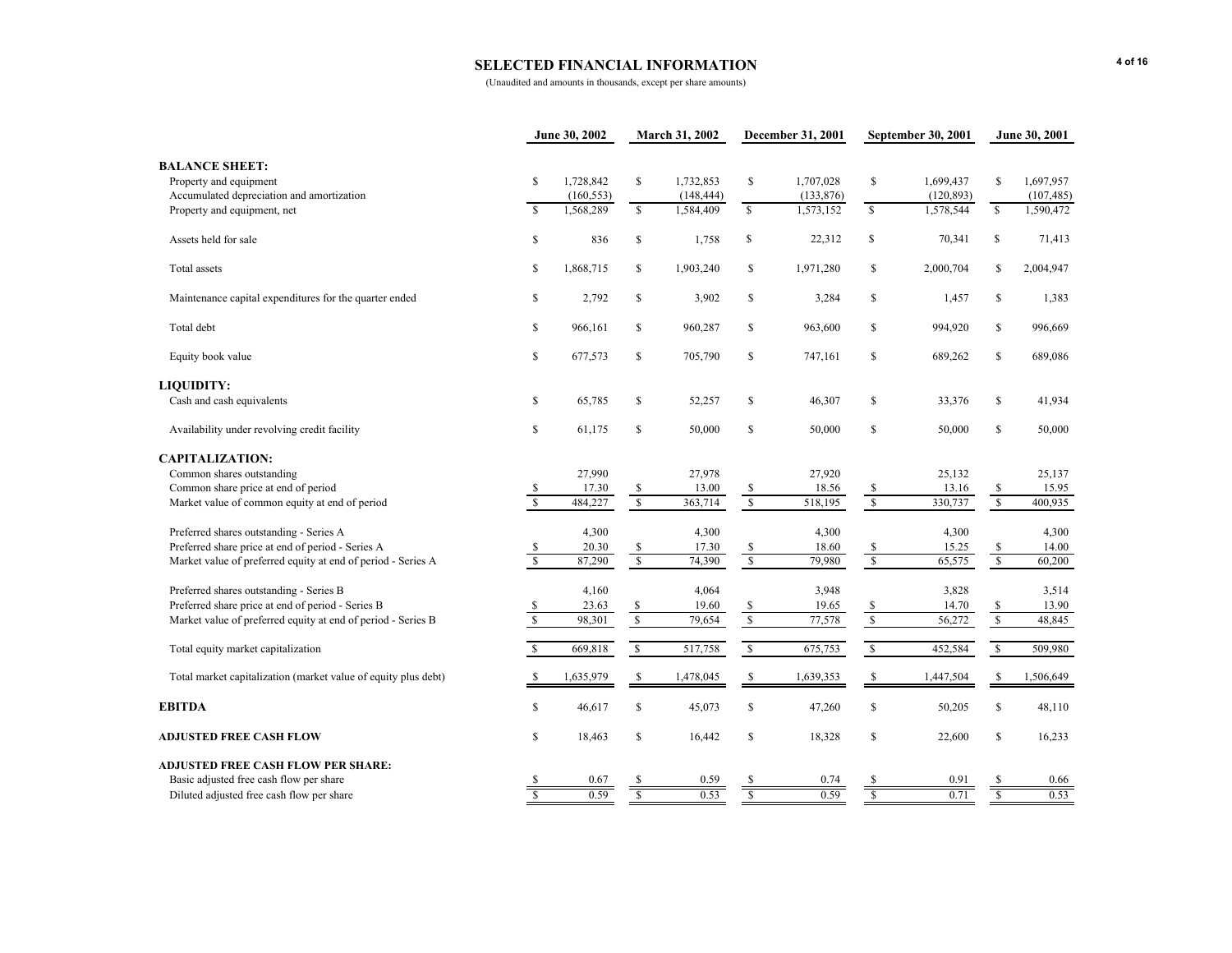## **SELECTED FINANCIAL INFORMATION**

|                                                                            |                 | For the Three Months Ended June 30,<br>2002 |                         | 2001           |                | For the Six Months Ended June 30,<br>2002 |                         | 2001      |
|----------------------------------------------------------------------------|-----------------|---------------------------------------------|-------------------------|----------------|----------------|-------------------------------------------|-------------------------|-----------|
| Number of days per period                                                  |                 | 91                                          |                         | 91             |                | 181                                       |                         | 181       |
| <b>ALL FACILITIES:</b>                                                     |                 |                                             |                         |                |                |                                           |                         |           |
| Average available beds                                                     |                 | 59,520                                      |                         | 59,908         |                | 59,613                                    |                         | 59,947    |
| Average compensated occupancy                                              |                 | 89.2%                                       |                         | 89.3%          |                | 88.3%                                     |                         | 88.8%     |
| Total compensated man-days                                                 |                 | 4,829,421                                   |                         | 4,868,283      |                | 9,531,872                                 |                         | 9,635,376 |
| Revenue per compensated man-day                                            | \$              | 49.34                                       | \$                      | 47.97          | \$             | 49.19                                     | \$                      | 47.93     |
| Operating expenses per compensated man-day:                                |                 |                                             |                         |                |                |                                           |                         |           |
| Fixed expense                                                              |                 | 27.75                                       |                         | 27.02          |                | 28.07                                     |                         | 26.99     |
| Variable expense                                                           |                 | 10.32                                       |                         | 9.97           |                | 10.07                                     |                         | 9.99      |
| Total                                                                      |                 | 38.07                                       |                         | 36.99          |                | 38.14                                     |                         | 36.98     |
| Operating margin per compensated man-day                                   |                 | 11.27                                       |                         | 10.98          |                | 11.05                                     |                         | 10.95     |
| Operating margin rate                                                      |                 | 22.8%                                       |                         | 22.9%          |                | 22.5%                                     |                         | 22.8%     |
| DEPRECIATION AND AMORTIZATION:                                             |                 |                                             |                         |                |                |                                           |                         |           |
| Depreciation expense                                                       |                 | 13,574                                      |                         | 12,969         |                | 26,506                                    |                         | 25,816    |
| Amortization of goodwill                                                   |                 |                                             |                         | 1,896          |                | L,                                        |                         | 3,823     |
| Amortization of other intangible assets                                    |                 | 125                                         |                         | 758            |                | 282                                       |                         | 1,477     |
| Amortization of negative contract values                                   |                 | (767)                                       |                         | (2, 854)       |                | (1,646)                                   |                         | (5,773)   |
| Depreciation and amortization                                              | \$              | 12,932                                      | S                       | 12,769         | -S             | 25,142                                    | \$                      | 25,343    |
| <b>ADJUSTED FREE CASH FLOW:</b>                                            |                 |                                             |                         |                |                |                                           |                         |           |
| Pre-tax loss available to common stockholders                              |                 | (30, 824)                                   |                         | (3,842)        |                | (109, 740)                                |                         | (14,760)  |
| Extraordinary charge                                                       |                 | 36,670                                      |                         | $\overline{a}$ |                | 36,670                                    |                         |           |
| Cumulative effect of accounting change                                     |                 |                                             |                         |                |                | 80,276                                    |                         |           |
| Income taxes paid                                                          |                 | (4,080)                                     |                         | (855)          |                | (4,110)                                   |                         | (2, 267)  |
| Depreciation and amortization                                              |                 | 12,932                                      |                         | 12,769         |                | 25,142                                    |                         | 25,343    |
| Depreciation and amortization for discontinued operations                  |                 | 1,867                                       |                         | 407            |                | 2,115                                     |                         | 534       |
|                                                                            |                 |                                             |                         |                |                |                                           |                         | 428       |
| Income tax expense (benefit) for discontinued operations                   |                 | (1,251)                                     |                         | 413            |                | (397)                                     |                         |           |
| Amortization of debt costs and other non-cash interest                     |                 | 2,937                                       |                         | 5,567          |                | 9,123                                     |                         | 11,167    |
| Change in fair value of derivative instruments                             |                 | (51)                                        |                         | 327            |                | (3, 462)                                  |                         | 6,296     |
| Series B preferred stock dividend satisfied with series B preferred stock* |                 | 3,055                                       |                         | 2,830          |                | 5,982                                     |                         | 5,501     |
| Maintenance capital expenditures                                           |                 | (2,792)                                     |                         | (1, 383)       |                | (6, 694)                                  |                         | (1,694)   |
| Adjusted free cash flow*                                                   | S               | 18,463                                      | \$                      | 16,233         | <b>S</b>       | 34,905                                    | \$                      | 30,548    |
| *Pro forma for cash dividend on series B preferred stock                   | S               | 15,408                                      | S                       | 13,403         | S              | 28,923                                    | S                       | 25,047    |
| <b>ADJUSTED FREE CASH FLOW PER SHARE:</b>                                  |                 |                                             |                         |                |                |                                           |                         |           |
| <b>Basic</b>                                                               | \$              | 0.67                                        | \$                      | 0.66           | \$             | 1.26                                      | \$                      | 1.28      |
| Diluted                                                                    | \$              | 0.59                                        | \$                      | 0.53           | $\sqrt{s}$     | 1.12                                      | \$                      | 1.01      |
| Basic--pro forma for cash dividend on series B preferred stock             | $\frac{\$}{\$}$ | 0.56                                        | \$                      | 0.54           | $\mathbb{S}$   | 1.05                                      | \$                      | 1.05      |
| Diluted--pro forma for cash dividend on series B preferred stock           |                 | 0.50                                        | $\overline{\mathsf{s}}$ | 0.44           | $\overline{s}$ | 0.93                                      | $\overline{\mathbf{S}}$ | 0.84      |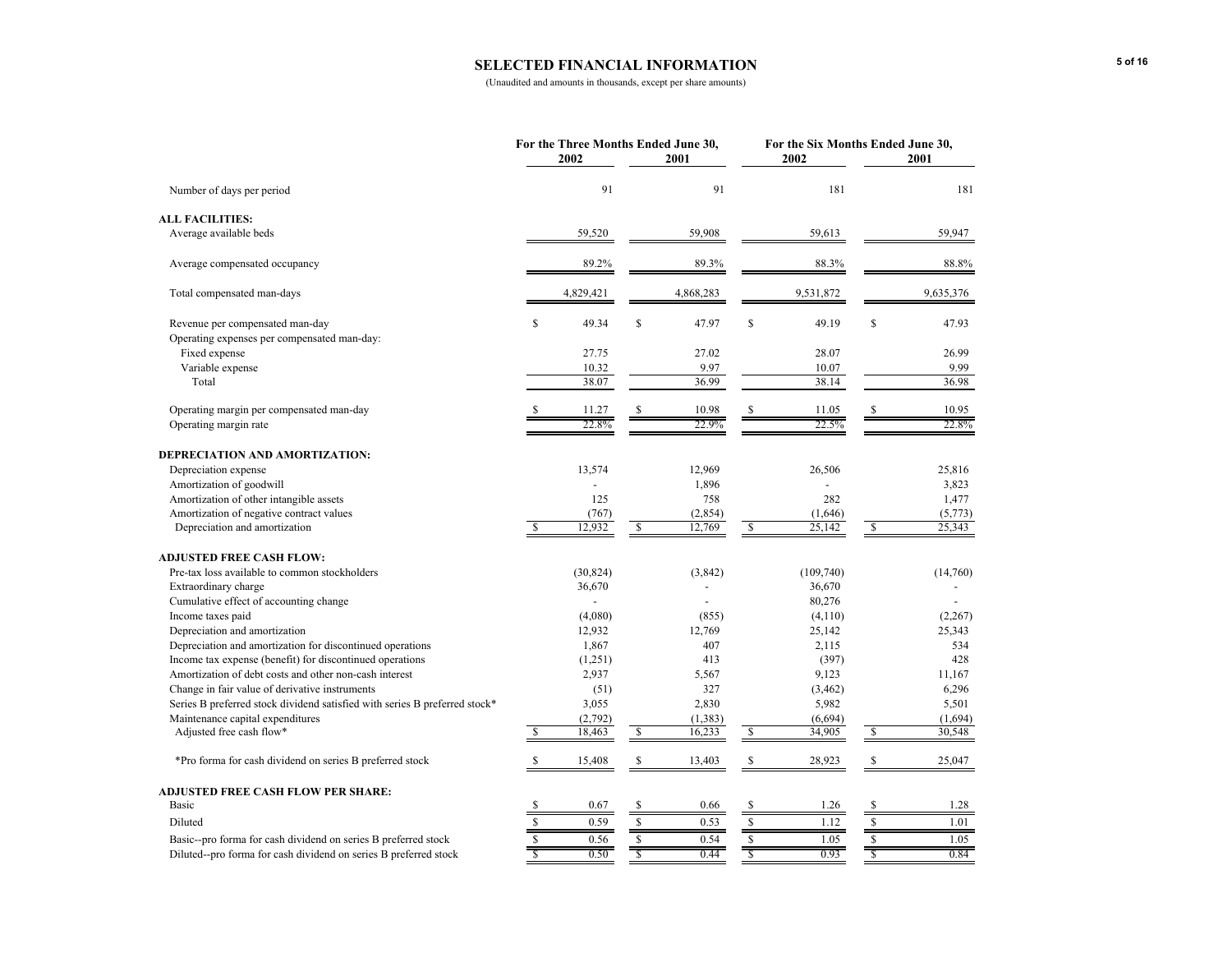## **SELECTED FINANCIAL INFORMATION**

|                                             |     | For the Three Months Ended June 30,<br>2002 |              | 2001      |                         | 2002      | For the Six Months Ended June 30,<br>2001 |           |  |  |
|---------------------------------------------|-----|---------------------------------------------|--------------|-----------|-------------------------|-----------|-------------------------------------------|-----------|--|--|
| <b>MANAGED ONLY FACILITIES:</b>             |     |                                             |              |           |                         |           |                                           |           |  |  |
| Management revenue                          | \$  | 80,280                                      | \$           | 78,347    | \$                      | 158,599   | \$                                        | 154,598   |  |  |
| Operating expenses:                         |     |                                             |              |           |                         |           |                                           |           |  |  |
| Fixed expense                               |     | 48,220                                      |              | 47,317    |                         | 96,751    |                                           | 94,018    |  |  |
| Variable expense                            |     | 17,211                                      |              | 15,669    |                         | 32,876    |                                           | 31,384    |  |  |
| Total                                       |     | 65,431                                      |              | 62,986    |                         | 129,627   |                                           | 125,402   |  |  |
| Contribution                                | \$. | 14,849                                      | \$           | 15,361    | $\sqrt{2}$              | 28,972    | $\sqrt{2}$                                | 29,196    |  |  |
| Average available beds                      |     | 21,200                                      |              | 21,588    |                         | 21,293    |                                           | 21,582    |  |  |
| Average compensated occupancy               |     | 101.2%                                      |              | 99.6%     |                         | 100.4%    |                                           | 98.9%     |  |  |
| Total compensated man-days                  |     | 1,952,959                                   |              | 1,955,848 |                         | 3,870,767 |                                           | 3,863,670 |  |  |
| Revenue per compensated man-day             | \$  | 41.11                                       | \$           | 40.06     | $\mathbf S$             | 40.97     | $\mathbb{S}$                              | 40.01     |  |  |
| Operating expenses per compensated man-day: |     |                                             |              |           |                         |           |                                           |           |  |  |
| Fixed expense                               |     | 24.69                                       |              | 24.19     |                         | 25.00     |                                           | 24.33     |  |  |
| Variable expense                            |     | 8.81                                        |              | 8.01      |                         | 8.49      |                                           | 8.12      |  |  |
| Total                                       |     | 33.50                                       |              | 32.20     |                         | 33.49     |                                           | 32.46     |  |  |
| Operating margin per compensated man-day    |     | 7.60                                        |              | 7.85      |                         | 7.48      | \$                                        | 7.56      |  |  |
| Operating margin rate                       |     | 18.5%                                       |              | 19.6%     |                         | 18.3%     |                                           | 18.9%     |  |  |
| <b>OWNED AND MANAGED FACILITIES:</b>        |     |                                             |              |           |                         |           |                                           |           |  |  |
| Management revenue                          | \$  | 158,009                                     | \$           | 155,197   | $\mathbb S$             | 310,294   | \$                                        | 307,204   |  |  |
| Operating expenses:                         |     |                                             |              |           |                         |           |                                           |           |  |  |
| Fixed expense                               |     | 85,810                                      |              | 84,228    |                         | 170,810   |                                           | 166,052   |  |  |
| Variable expense                            |     | 32,637                                      |              | 32,883    |                         | 63,150    |                                           | 64,841    |  |  |
| Total                                       |     | 118,447                                     |              | 117,111   |                         | 233,960   |                                           | 230,893   |  |  |
| Contribution                                | S   | 39,562                                      | $\mathbf{s}$ | 38,086    | $\overline{\mathbf{s}}$ | 76,334    | $\mathcal{S}$                             | 76,311    |  |  |
| Average available beds                      |     | 38,320                                      |              | 38,320    |                         | 38,320    |                                           | 38,365    |  |  |
| Average compensated occupancy               |     | 82.5%                                       |              | 83.5%     |                         | 81.6%     |                                           | 83.2%     |  |  |
| Total compensated man-days                  |     | 2,876,462                                   |              | 2,912,435 |                         | 5,661,105 |                                           | 5,771,706 |  |  |
| Revenue per compensated man-day             | \$  | 54.93                                       | \$           | 53.29     | \$                      | 54.81     | \$                                        | 53.23     |  |  |
| Operating expenses per compensated man-day: |     |                                             |              |           |                         |           |                                           |           |  |  |
| Fixed                                       |     | 29.83                                       |              | 28.92     |                         | 30.17     |                                           | 28.77     |  |  |
| Variable                                    |     | 11.35                                       |              | 11.29     |                         | 11.16     |                                           | 11.23     |  |  |
| Total                                       |     | 41.18                                       |              | 40.21     |                         | 41.33     |                                           | 40.00     |  |  |
| Operating margin per compensated man-day    | \$  | 13.75                                       | S.           | 13.08     | S                       | 13.48     | \$                                        | 13.22     |  |  |
| Operating margin rate                       |     | 25.0%                                       |              | 24.5%     |                         | 24.6%     |                                           | 24.8%     |  |  |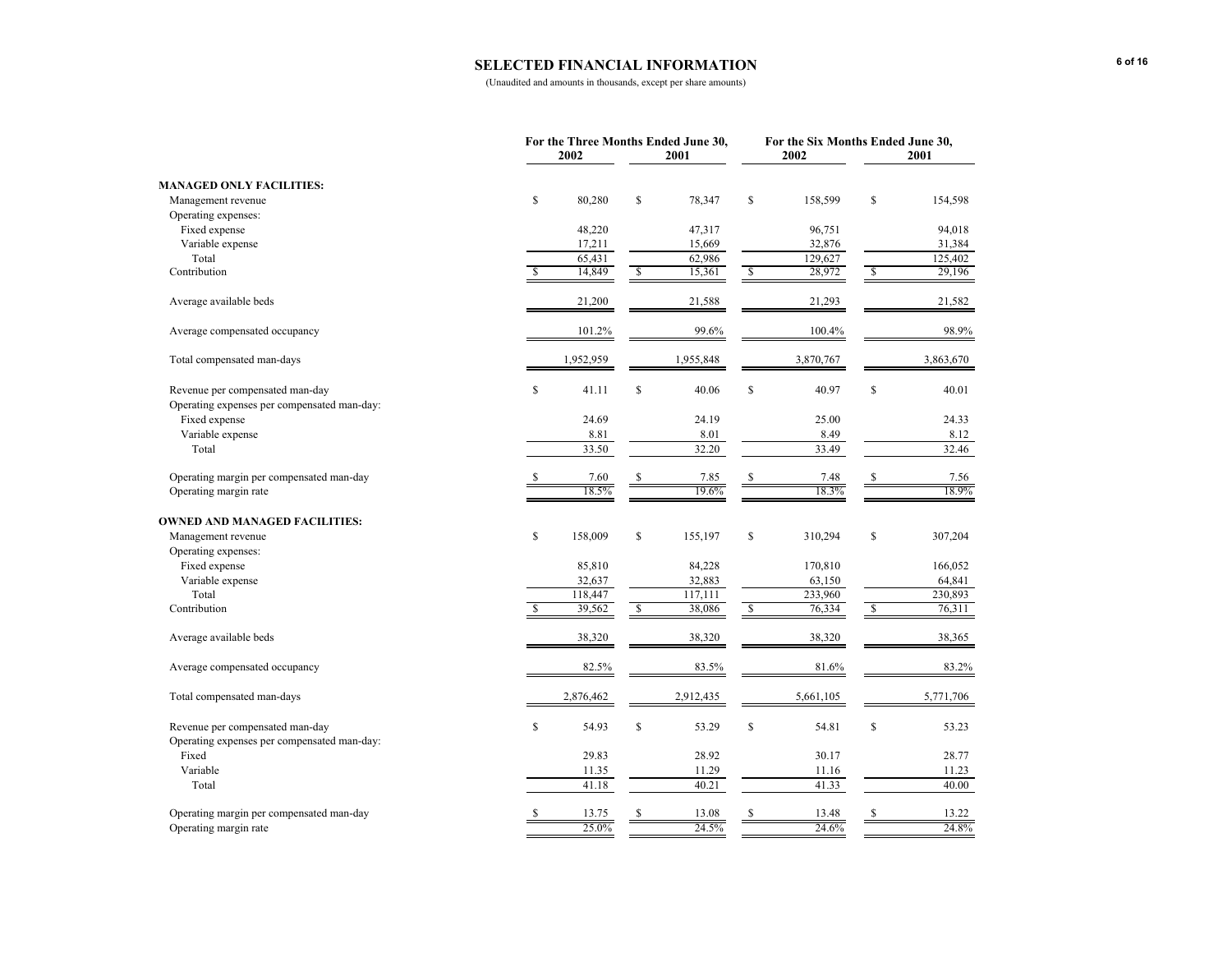### **ANALYSIS OF OUTSTANDING DEBT AND PREFERRED STOCK**

(Unaudited and amounts in thousands)

|                                    | Outstanding<br><b>Balance</b><br>12/31/2001 |   | Outstanding<br><b>Balance</b><br>6/30/2002 | <b>Stated</b><br><b>Interest</b><br>Rate | <b>Effective</b><br>Interest<br>Rate | <b>Maturity</b><br>1)<br>Date |                | Callable/<br>Redeemable                                                                                                                                                                 |
|------------------------------------|---------------------------------------------|---|--------------------------------------------|------------------------------------------|--------------------------------------|-------------------------------|----------------|-----------------------------------------------------------------------------------------------------------------------------------------------------------------------------------------|
| <b>Fixed Rate:</b>                 |                                             |   |                                            |                                          |                                      |                               |                |                                                                                                                                                                                         |
| \$100.0 Million Senior Notes       | \$<br>100,000                               | S | 10,795                                     | 12.00%                                   | 12.79%                               |                               | June 2006      |                                                                                                                                                                                         |
| \$250.0 Million Senior Notes       |                                             |   | 250,000                                    | 9.875%                                   | 10.31%                               |                               | May 2009       | Prior to May 1, 2005, 35% redeemable at 109.875% with proceeds<br>from equity offerings; on or after May 1, 2006, 100% redeemable<br>at various premium prices until May 1, 2008 at par |
| \$40.0 Million Convertible Notes   | 40,000                                      |   | 40,000                                     | 10.00%                                   | 10.13%                               | 2)                            | December 2008  | Redeemable on or after January 1, 2005 at 100% of par                                                                                                                                   |
| \$1.1 Million Convertible PIK Note | 1,114                                       |   | ٠                                          | 10.00%                                   | 10.00%                               |                               | December 2003  | Redeemable on or after January 1, 2005 at 100% of par                                                                                                                                   |
| \$30.0 Million Convertible Notes   | 30,000                                      |   | 30,000                                     | 8.00%                                    | 8.17%                                |                               | February 2005  | Beginning March 1, 2004, may force conversion if the common<br>stock price is greater than \$16.02                                                                                      |
| <b>Facility Debt</b>               | 580                                         |   | 528                                        | 10.00%                                   | 10.00%                               |                               | August 2006    |                                                                                                                                                                                         |
| <b>Total Fixed Rate Debt</b>       | 171,694                                     |   | 331,323                                    |                                          |                                      |                               |                |                                                                                                                                                                                         |
| <b>Floating Rate:</b>              |                                             |   |                                            |                                          |                                      |                               |                |                                                                                                                                                                                         |
| Lehman Credit Facility:            |                                             |   |                                            |                                          |                                      |                               |                |                                                                                                                                                                                         |
| Term, net                          | 791,906                                     |   |                                            |                                          |                                      |                               |                |                                                                                                                                                                                         |
| Term A                             |                                             |   | 71,250                                     |                                          |                                      |                               | March 31, 2006 |                                                                                                                                                                                         |
| Term B                             |                                             |   | 563,588                                    |                                          |                                      |                               | March 31, 2008 |                                                                                                                                                                                         |
|                                    | 791,906                                     |   | 634,838                                    | 5.90%                                    | 6.12%                                | 3)                            |                |                                                                                                                                                                                         |
| \$75.0 Million Revolver            |                                             |   |                                            | None                                     | None                                 | 4)                            | March 31, 2006 |                                                                                                                                                                                         |
| <b>Total Floating Rate Debt</b>    | 791,906                                     |   | 634,838                                    |                                          |                                      |                               |                |                                                                                                                                                                                         |
| <b>Grand Total Debt</b>            | 963,600                                     |   | 966,161                                    | 7.17%                                    | 7.45%                                | 2)                            |                |                                                                                                                                                                                         |

<sup>1)</sup> Includes amortization of debt issuance costs.

<sup>2)</sup> Does not include contingent interest sufficient to permit the bond holders to receive a 15.5% rate of return from inception. As of June 30, 2002, accrued contingent interest totaled \$10.6 million.

<sup>3)</sup> Upon the completion of a comprehensive refinancing on May 3, 2002, the balance floats at LIBOR + 3.50%. In connection with the comprehensive refinancing, the Company entered into an interest rate cap that caps LIBOR at 5.0% on outstanding balances of \$200.0 million through May 20, 2004.

<sup>4)</sup> As of June 30, 2002, the Company had outstanding letters of credit totaling \$13.8 million, reducing the available borrowing capacity to \$61.2 million.

#### *Debt Maturity Schedule:*

| Year                     | <b>Total Debt</b><br><b>Maturing</b> | % of Debt<br>Maturing | % of Debt<br>Maturing                                  |                       |
|--------------------------|--------------------------------------|-----------------------|--------------------------------------------------------|-----------------------|
| 2002                     | \$<br>10,378                         | 1.07%                 | 1.07%                                                  |                       |
| 2003                     | 23,014                               | 2.38%                 | 3.46%                                                  |                       |
| 2004                     | 26,026                               | 2.69%                 | 6.15%                                                  |                       |
| 2005                     | 56,789                               | 5.88%                 | 12.03%                                                 |                       |
| 2006                     | 21,793                               | 2.26%                 | 14.28%                                                 |                       |
| <b>Thereafter</b>        | 828,161                              | 85.72%                | 100.00%                                                |                       |
|                          | \$<br>966,161                        | 100.00%               |                                                        |                       |
| <b>Preferred Stock:</b>  |                                      |                       | Dividend<br>Rate                                       | Yield at<br>6/30/2002 |
| Series A Preferred Stock |                                      |                       | $8.0\%$ cash                                           | 9.85%                 |
| Series B Preferred Stock |                                      |                       | 12.0% PIK<br>through Q3<br>2003 and cash<br>thereafter | 12.42%                |

 Redeemable at any time on or after January 30, 2003 at \$25 per share plus dividends accrued and unpaid at the redemption date

Redeemable at \$24.46 at any time after six months following the later of (i) three years after the date of issuance in 2000 or (ii) the 91st day following the redemption of the 12% Senior Notes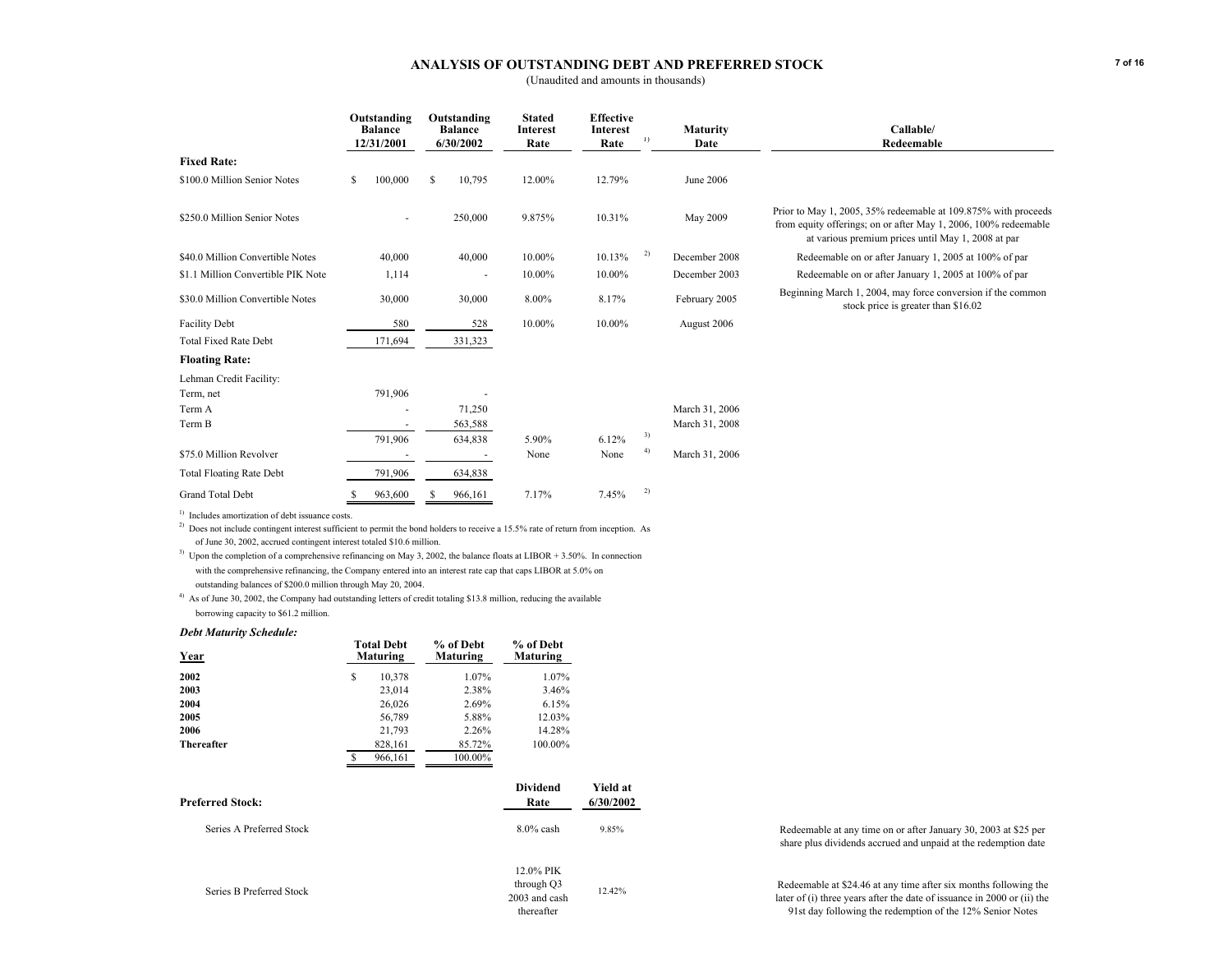### **SELECTED OPERATING RATIOS**

|                                                                                                  | <b>For the Three Months Ended</b><br><b>June 30,</b> |         |               |                |               | <b>For the Six Months Ended</b> | <b>June 30.</b> |               |
|--------------------------------------------------------------------------------------------------|------------------------------------------------------|---------|---------------|----------------|---------------|---------------------------------|-----------------|---------------|
|                                                                                                  |                                                      | 2002    |               | 2001           |               | 2002                            |                 | 2001          |
| <b>COVERAGE RATIOS:</b>                                                                          |                                                      |         |               |                |               |                                 |                 |               |
| Interest coverage ratio (EBITDA/Interest incurred) (x)                                           |                                                      | 2.3     |               | 1.6            |               | 2.1                             |                 | 1.6           |
| Debt service coverage ratio (EBITDA/(Interest incurred $+$ Scheduled principal pmts)) (x)        |                                                      | 1.8     |               | 1.5            |               | 1.8                             |                 | 1.5           |
| Fixed charge coverage ratio (EBITDA/(Interest incurred + Scheduled prin pmts + Pfd dist.)) (x)   |                                                      | 1.5     |               | 1.3            |               | 1.5                             |                 | 1.3           |
| Senior debt coverage ratio (Senior debt/Annualized EBITDA) (x)                                   |                                                      | 4.8     |               | 4.8            |               | 4.9                             |                 | 4.9           |
| Total debt coverage ratio (Total debt/Annualized EBITDA) (x)                                     |                                                      | 5.2     |               | 5.2            |               | 5.3                             |                 | 5.2           |
| Accounts receivable turnover (Annualized revenues/Accounts receivable) (x)                       |                                                      | 7.1     |               | 8.0            |               | 7.0                             |                 | 7.9           |
| <b>DEBT/EQUITY RATIOS:</b>                                                                       |                                                      |         |               |                |               |                                 |                 |               |
| Total debt/Total market capitalization                                                           |                                                      | 59.1%   |               | 66.2%          |               | 59.1%                           |                 | 66.2%         |
| Total debt/Equity market capitalization                                                          |                                                      | 144.2%  |               | 195.4%         |               | 144.2%                          |                 | 195.4%        |
| Total debt/Book equity capitalization                                                            |                                                      | 142.6%  |               | 144.6%         |               | 142.6%                          |                 | 144.6%        |
| Total debt/Gross book value of real estate assets                                                |                                                      | 55.3%   |               | 56.3%          |               | 55.3%                           |                 | 56.3%         |
| <b>RETURN ON INVESTMENT RATIOS:</b>                                                              |                                                      |         |               |                |               |                                 |                 |               |
| Annualized return on operating real estate investments                                           |                                                      |         |               |                |               |                                 |                 |               |
| (Annualized EBITDA/Average operating real estate investments (undepreciated book value)*)        |                                                      | 10.7%   |               | 10.6%          |               | 10.5%                           |                 | 10.4%         |
| Annualized return on total assets                                                                |                                                      |         |               |                |               |                                 |                 |               |
| (Annualized EBITDA/Average total assets (undepreciated book value)*)                             |                                                      | 9.1%    |               | 8.9%           |               | 8.9%                            |                 | 8.7%          |
| <b>OVERHEAD RATIOS:</b>                                                                          |                                                      |         |               |                |               |                                 |                 |               |
| Annualized general $\&$ administrative expenses/Average total assets (undepreciated book value)* |                                                      | 1.6%    |               | 1.6%           |               | 1.5%                            |                 | 1.6%          |
| General & administrative expenses/Total revenues                                                 |                                                      | 3.4%    |               | 3.5%           |               | 3.2%                            |                 | 3.6%          |
| <b>INTEREST EXPENSE, NET</b>                                                                     |                                                      |         |               |                |               |                                 |                 |               |
| Interest income from continuing operations                                                       |                                                      | (982)   |               | (1,936)        |               | (2,177)                         |                 | (5,024)       |
| Interest incurred                                                                                |                                                      | 20,514  |               | 29,482         |               | 44,339                          |                 | 61,143        |
| Amortization of debt costs and other non-cash interest                                           |                                                      | 2,937   |               | 5,567          |               | 9,123                           |                 | 11,167        |
| Capitalized interest                                                                             |                                                      |         |               |                |               |                                 |                 |               |
| Interest expense, net                                                                            |                                                      | 22,469  | \$            | 33,113         | <sup>\$</sup> | 51,285                          | <sup>\$</sup>   | 67,286        |
| <b>EBITDA CALCULATION:</b>                                                                       |                                                      |         |               |                |               |                                 |                 |               |
| Operating income                                                                                 | $\mathbb{S}$                                         | 33,910  | \$            | 34,359         | \$            | 65,696                          | \$              | 67,840        |
| Depreciation and amortization                                                                    |                                                      | 12,932  |               | 12,769         |               | 25,142                          |                 | 25,343        |
| Discontinued operations, net of taxes                                                            |                                                      | (719)   |               | 229            |               | (688)                           |                 | 1,263         |
| Depreciation and amortization for discontinued operations                                        |                                                      | 1,867   |               | 407            |               | 2,115                           |                 | 534           |
| Income tax expense (benefit) for discontinued operations                                         |                                                      | (1,251) |               | 413            |               | (397)                           |                 | 428           |
| Interest income for discontinued operations                                                      |                                                      | (31)    |               | (67)           |               | (87)                            |                 | (171)         |
| Gain on disposal of assets for discontinued operations                                           |                                                      | (91)    |               | $\overline{a}$ |               | (91)                            |                 | $\mathcal{L}$ |
| <b>EBITDA</b>                                                                                    | S.                                                   | 46,617  | <sup>\$</sup> | 48,110         | \$            | 91,690                          | <sup>\$</sup>   | 95,237        |
|                                                                                                  |                                                      |         |               |                |               |                                 |                 |               |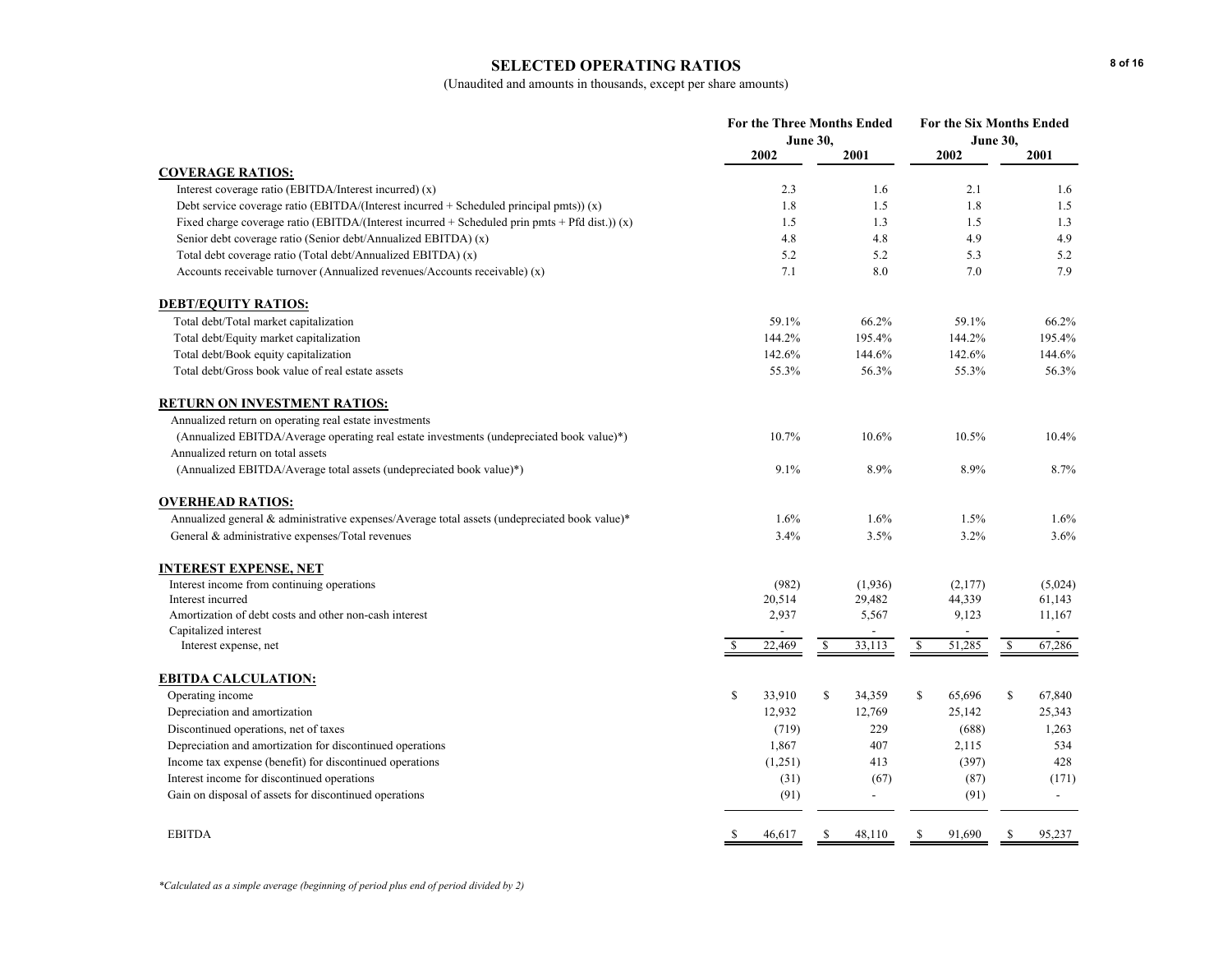## **FACILITY PORTFOLIO** 9 of 16

| <b>Facility Name</b>                                             | <b>Year Constructed</b><br>(A) | <b>Primary Customer</b> | Design<br>Capacity (B) | <b>Security</b><br>Level | <b>Facility Type</b><br>(C) | Term     | Remaining<br><b>Renewal Options</b><br><b>(D)</b> | Occupancy % for<br>the Quarter ended<br>6/30/02 |
|------------------------------------------------------------------|--------------------------------|-------------------------|------------------------|--------------------------|-----------------------------|----------|---------------------------------------------------|-------------------------------------------------|
| <b>Owned and Managed Facilities:</b>                             |                                |                         |                        |                          |                             |          |                                                   |                                                 |
| Central Arizona Detention Center<br>Florence, Arizona            | 1994, 1998                     | <b>USMS</b>             | 2,304                  | Multi                    | Detention                   | $Nov-02$ | $(2)$ 1 year                                      | 120.12%                                         |
| Eloy Detention Center<br>Eloy, Arizona                           | 1995, 1996                     | BOP, INS                | 1,500                  | Medium                   | Detention                   | Feb-03   | $(6)$ 1 year                                      | 89.99%                                          |
| Florence Correctional Center<br>Florence, Arizona                | 1999                           | State of Hawaii         | 1,600                  | Medium                   | Correctional                | $Jun-04$ |                                                   | 72.67%                                          |
| California Correctional Center<br>California City, California    | 1999                           | <b>BOP</b>              | 2,304                  | Minimum                  | Correctional                | $Sep-03$ | $(7)$ 1 year                                      | 110.02%                                         |
| San Diego Correctional Facility (E)<br>San Diego, California     | 1999, 2000                     | <b>INS</b>              | 1,232                  | Minimum/<br>Medium       | Detention                   | Dec-02   | $(2)$ 1 year                                      | 76.96%                                          |
| <b>Bent County Correctional Facility</b><br>Las Animas, Colorado | 1992, 1997                     | State of Colorado       | 700                    | Medium                   | Correctional                | $Jun-03$ | $(1)$ 1 year                                      | 79.46%                                          |
| Huerfano County Correctional Center (F)<br>Walsenburg, Colorado  | 1997                           | State of Colorado       | 752                    | Medium                   | Correctional                | $Jun-03$ | $(1)$ 1 year                                      | 79.29%                                          |
| Kit Carson Correctional Center<br>Burlington, Colorado           | 1998                           | State of Colorado       | 768                    | Medium                   | Correctional                | $Jun-03$ | $(1)$ 1 year                                      | 80.86%                                          |
| Coffee Correctional Facility (G)<br>Nicholls, Georgia            | 1998, 1999                     | State of Georgia        | 1,524                  | Medium                   | Correctional                | $Jun-03$ | $(16)$ 1 year                                     | 97.93%                                          |
| McRae Correctional Facility (H)<br>McRae, Georgia                | 2002                           | <b>BOP</b>              | 1,524                  | Minimum                  | Correctional                | (H)      | $(7)$ 1 year                                      | $\overline{\phantom{a}}$                        |
| Wheeler Correctional Facility (G)<br>Alamo, Georgia              | 1998, 1999                     | State of Georgia        | 1,524                  | Medium                   | Correctional                | $Jun-03$ | $(16)$ 1 year                                     | 97.97%                                          |
| Leavenworth Detention Center<br>Leavenworth, Kansas              | 1992, 2000                     | <b>USMS</b>             | 483                    | Maximum                  | Detention                   | Dec-02   | $(1)$ 1 year                                      | 103.73%                                         |
| Lee Adjustment Center<br>Beattyville, Kentucky                   | 1990                           | State of Kentucky       | 756                    | Minimum/<br>Medium       | Correctional                | May-03   | $(3)$ 2 year                                      | 62.98%                                          |
| Marion Adjustment Center<br>St. Mary, Kentucky                   | 1955, 1988                     | State of Kentucky       | 790                    | Minimum                  | Correctional                | $Dec-03$ |                                                   | 70.26%                                          |
| Otter Creek Correctional Center<br>Wheelwright, Kentucky         | 1993                           | State of Indiana        | 656                    | Minimum/<br>Medium       | Correctional                | $Jan-03$ |                                                   | 99.55%                                          |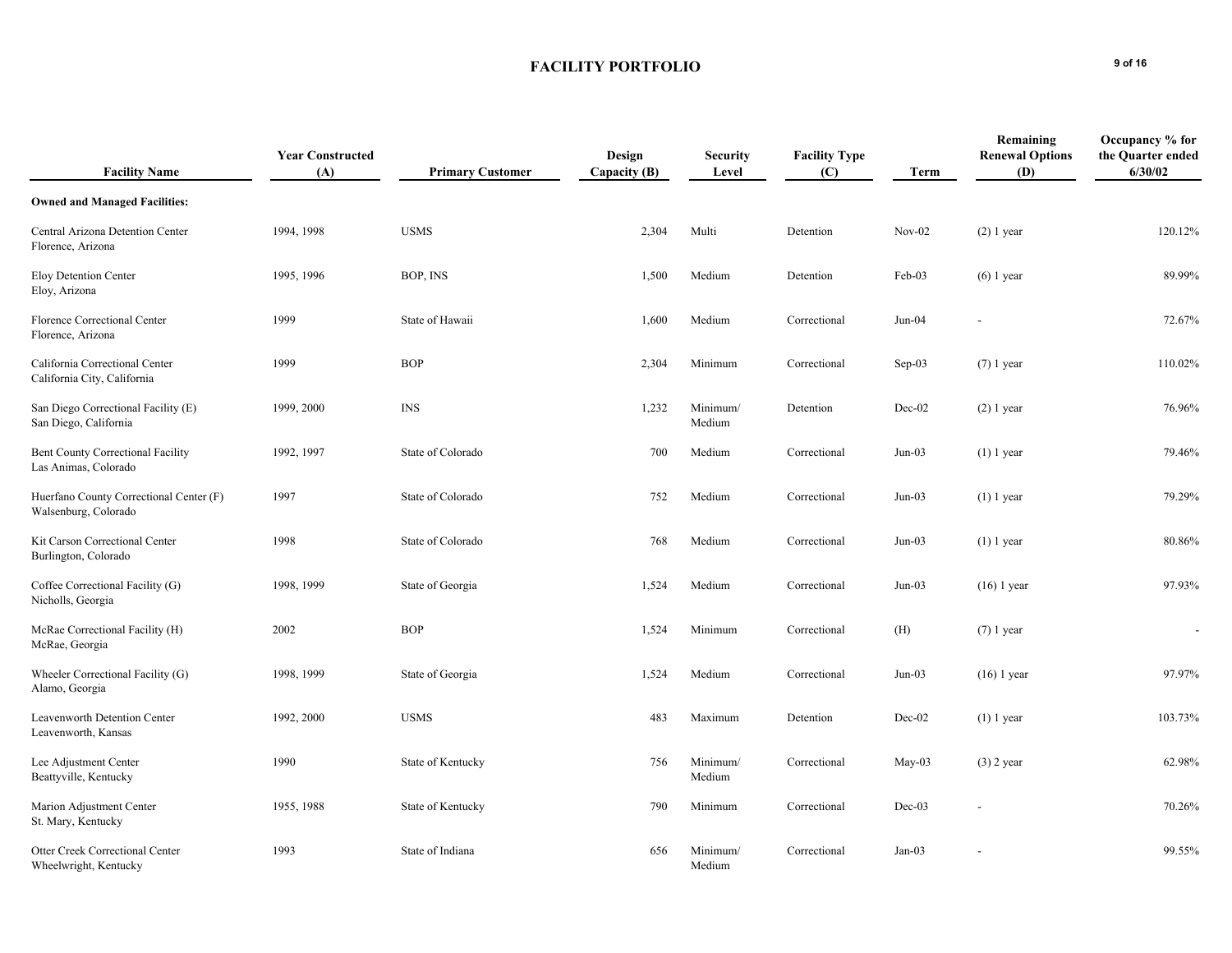## FACILITY PORTFOLIO
<sup>10</sup> of 16

| <b>Facility Name</b>                                                    | <b>Year Constructed</b><br>(A) | <b>Primary Customer</b> | Design<br>Capacity (B) | <b>Security</b><br>Level | <b>Facility Type</b><br>(C) | <b>Term</b> | Remaining<br><b>Renewal Options</b><br>(D) | Occupancy % for<br>the Quarter ended<br>6/30/02 |
|-------------------------------------------------------------------------|--------------------------------|-------------------------|------------------------|--------------------------|-----------------------------|-------------|--------------------------------------------|-------------------------------------------------|
| Prairie Correctional Facility<br>Appleton, Minnesota                    | 1991                           | State of Wisconsin      | 1,338                  | Medium                   | Correctional                | Dec-02      |                                            | 82.75%                                          |
| Tallahatchie County Correctional Facility (I)<br>Tutweiler, Mississippi | 2000                           | Tallahatchie County, MS | 1,104                  | Medium                   | Correctional                | $May-03$    | 3 year indefinite                          | 13.72%                                          |
| Crossroads Correctional Center (J)<br>Shelby, Montana                   | 1999                           | State of Montana        | 512                    | Multi                    | Correctional                | Aug- $03$   | $(8)$ 2 year                               | 95.51%                                          |
| Cibola County Corrections Center<br>Milan, New Mexico                   | 1994, 1999                     | <b>BOP</b>              | 1,072                  | Minimum                  | Correctional                | Sep-03      | $(7)$ 1 year                               | 101.51%                                         |
| New Mexico Women's Correctional Facility<br>Grants, New Mexico          | 1989, 2000                     | State of New Mexico     | 596                    | Multi                    | Correctional                | $Jun-03$    | $(2)$ 1 year                               | 86.05%                                          |
| <b>Torrance County Detention Facility</b><br>Estancia, New Mexico       | 1990, 1997                     | <b>USMS</b>             | 910                    | Multi                    | Detention                   | Indefinite  | $\overline{\phantom{a}}$                   | 84.16%                                          |
| Northeast Ohio Correctional Center (K)<br>Youngstown, Ohio              | 1997                           |                         | 2,016                  | Medium                   | Correctional                |             |                                            |                                                 |
| Cimarron Correctional Facility (L)<br>Cushing, Oklahoma                 | 1997                           | State of Oklahoma       | 960                    | Medium                   | Correctional                | $Dec-02$    |                                            | 95.55%                                          |
| Davis Correctional Facility (L)<br>Holdenville, Oklahoma                | 1996                           | State of Oklahoma       | 960                    | Medium                   | Correctional                | Dec-02      |                                            | 96.80%                                          |
| Diamondback Correctional Facility<br>Watonga, Oklahoma                  | 1998, 2000                     | State of Oklahoma       | 2,160                  | Medium                   | Correctional                | Dec-02      |                                            | 63.53%                                          |
| North Fork Correctional Facility<br>Sayre, Oklahoma                     | 1998                           | State of Wisconsin      | 1,440                  | Medium                   | Correctional                | Dec-02      |                                            | 100.06%                                         |
| West Tennessee Detention Facility<br>Mason, Tennessee                   | 1990, 1996                     | <b>USMS</b>             | 600                    | Multi                    | Correctional                | $Dec-02$    |                                            | 45.32%                                          |
| Shelby Training Center (M)<br>Memphis, Tennessee                        | 1986, 1995                     | Shelby County, TN       | 200                    | Secure                   | Juvenile                    | Apr- $15$   |                                            | 99.66%                                          |
| Whiteville Correctional Facility<br>Whiteville, Tennessee               | 1998                           | State of Wisconsin      | 1,536                  | Medium                   | Correctional                | $Dec-02$    |                                            | 49.64%                                          |
| Bridgeport Pre-Parole Transfer Facility<br>Bridgeport, Texas            | 1989                           | State of Texas          | 200                    | Medium                   | Correctional                | Aug- $03$   |                                            | 96.90%                                          |
| <b>Eden Detention Center</b><br>Eden, Texas                             | 1990                           | <b>BOP</b>              | 1,225                  | Minimum                  | Correctional                | Apr- $04$   |                                            | 104.40%                                         |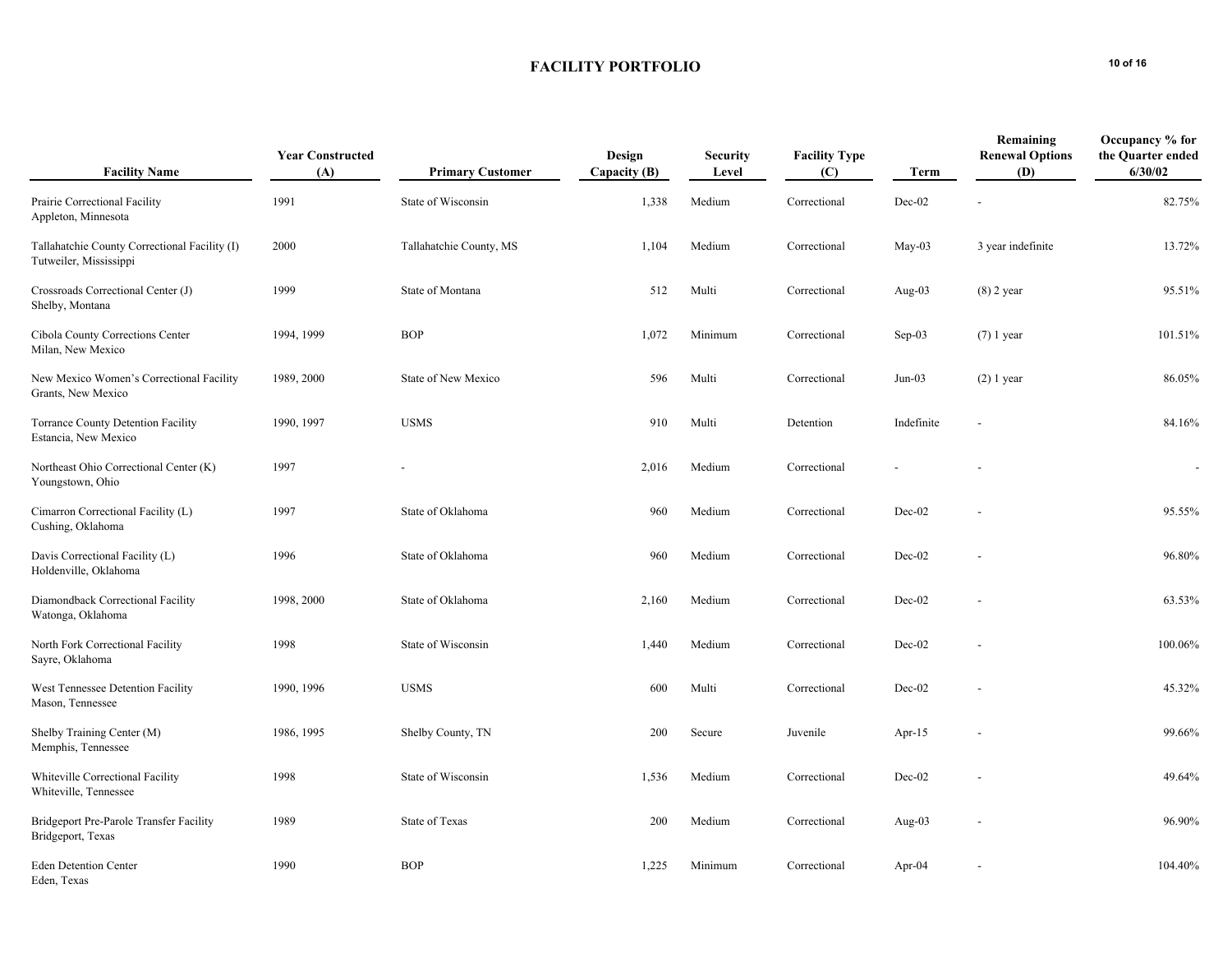## FACILITY PORTFOLIO
<sup>11 of 16</sup>

| <b>Facility Name</b>                                                                     | <b>Year Constructed</b><br>(A) | <b>Primary Customer</b>          | Design<br>Capacity (B) | <b>Security</b><br>Level | <b>Facility Type</b><br>(C) | Term      | Remaining<br><b>Renewal Options</b><br><b>(D)</b> | Occupancy % for<br>the Quarter ended<br>6/30/02 |
|------------------------------------------------------------------------------------------|--------------------------------|----------------------------------|------------------------|--------------------------|-----------------------------|-----------|---------------------------------------------------|-------------------------------------------------|
| Houston Processing Center<br>Houston, Texas                                              | 1984                           | $\mathbb{I}\mathsf{N}\mathsf{S}$ | 411                    | Medium                   | Detention                   | Sep-02    | $(2)$ 3 month                                     | 126.66%                                         |
| Laredo Processing Center<br>Laredo, Texas                                                | 1985, 1990                     | <b>INS</b>                       | 258                    | Minimum/<br>Medium       | Detention                   | Sep-02    | $\overline{\phantom{a}}$                          | 149.98%                                         |
| Webb County Detention Center<br>Laredo, Texas                                            | 1998                           | <b>USMS</b>                      | 480                    | Medium                   | Detention                   | Feb-03    |                                                   | 110.21%                                         |
| Mineral Wells Pre-Parole Transfer Facility<br>Mineral Wells, Texas                       | 1995                           | State of Texas                   | 2,103                  | Minimum                  | Correctional                | Aug- $03$ |                                                   | 87.47%                                          |
| T. Don Hutto Correctional Center<br>Taylor, Texas                                        | 1997                           | <b>State of Texas</b>            | 480                    | Medium                   | Correctional                | $Jan-03$  | $(1)$ 2 year                                      | 86.93%                                          |
| D.C. Correctional Treatment Facility (N)<br>Washington D.C.                              | 1992                           | District of Columbia             | 866                    | Medium                   | Correctional                | $Mar-17$  |                                                   | 84.08%                                          |
| Total design capacity for Owned and Managed Facilities (37 Owned and Managed Facilities) |                                |                                  | 39,844                 |                          |                             |           |                                                   |                                                 |
| <b>Managed Only Facilities:</b>                                                          |                                |                                  |                        |                          |                             |           |                                                   |                                                 |
| <b>Bay Correctional Facility</b><br>Panama City, Florida                                 | N/A                            | State of Florida                 | 750                    | Medium                   | Correctional                | $Jun-04$  | $(1)$ 2 year                                      | 94.82%                                          |
| Bay County Jail and Annex<br>Panama City, Florida                                        | N/A                            | Bay County, FL                   | 677                    | Multi                    | Detention                   | Sep-06    |                                                   | 121.77%                                         |
| Citrus County Detention Facility<br>Lecanto, Florida                                     | N/A                            | Citrus County, FL                | 400                    | Multi                    | Detention                   | $Sep-05$  | $(1)$ 5 year                                      | 97.76%                                          |
| Gadsden Correctional Institution<br>Quincy, Florida                                      | N/A                            | State of Florida                 | 896                    | Minimum/<br>Medium       | Correctional                | $Jun-03$  |                                                   | 99.41%                                          |
| Hernando County Jail<br>Brooksville, Florida                                             | N/A                            | Hernando County, FL              | 302                    | Multi                    | Detention                   | $Oct-10$  |                                                   | 117.60%                                         |
| Lake City Correctional Facility<br>Lake City, Florida                                    | N/A                            | State of Florida                 | 350                    | Secure                   | Correctional                | $Jun-03$  | $(1)$ 2 year                                      | 98.90%                                          |
| Okeechobee Juvenile Offender<br>Correctional Center<br>Okeechobee, Florida               | N/A                            | State of Florida                 | 96                     | Secure                   | Juvenile                    | Dec-02    |                                                   | 100.00%                                         |
| Idaho Correctional Center<br>Boise, Idaho                                                | N/A                            | State of Idaho                   | 1,270                  | Minimum/<br>Medium       | Correctional                | $Jun-05$  |                                                   | 100.59%                                         |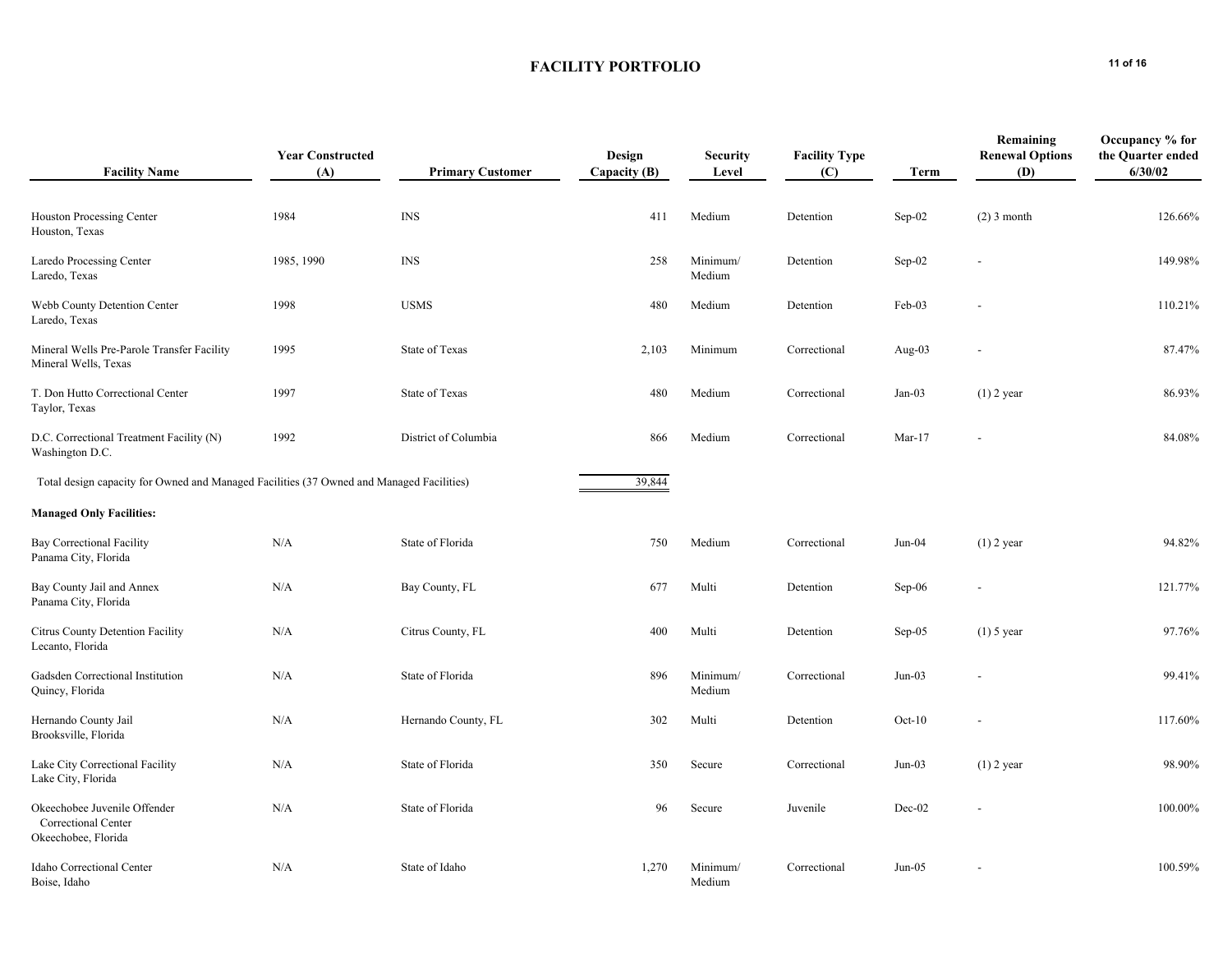## FACILITY PORTFOLIO
<sup>12 of 16</sup>

| <b>Facility Name</b>                                                 | <b>Year Constructed</b><br>(A) | <b>Primary Customer</b>     | Design<br>Capacity (B) | <b>Security</b><br>Level | <b>Facility Type</b><br>(C) | Term      | Remaining<br><b>Renewal Options</b><br>(D) | Occupancy % for<br>the Quarter ended<br>6/30/02 |
|----------------------------------------------------------------------|--------------------------------|-----------------------------|------------------------|--------------------------|-----------------------------|-----------|--------------------------------------------|-------------------------------------------------|
| Marion County Jail<br>Indianapolis, Indiana                          | N/A                            | Marion County, IN           | 670                    | Multi                    | Detention                   | $Nov-04$  |                                            | 122.28%                                         |
| Winn Correctional Center<br>Winnfield, Louisiana                     | N/A                            | State of Louisiana          | 1,538                  | Medium/<br>Maximum       | Correctional                | $Mar-03$  | $(1)$ 2 year                               | 96.33%                                          |
| Delta Correctional Facility (O)<br>Greenwood, Mississippi            | N/A                            | State of Mississippi        | 1,016                  | Minimum/<br>Medium       | Correctional                | Jan-04    |                                            | 83.58%                                          |
| Wilkinson County Correctional Facility (O)<br>Woodville, Mississippi | N/A                            | State of Mississippi        | 900                    | Medium                   | Correctional                | Jan-04    | $(1)$ 2 year                               | 95.61%                                          |
| Southern Nevada Women's Correctional<br>Center<br>Las Vegas, Nevada  | N/A                            | State of Nevada             | 500                    | Multi                    | Correctional                | Oct-04    | 3 year indefinite                          | 103.42%                                         |
| Elizabeth Detention Center<br>Elizabeth, New Jersey                  | N/A                            | INS                         | 300                    | Minimum                  | Detention                   | $Jan-03$  | $(2)$ 1 year                               | 81.33%                                          |
| David L. Moss Criminal Justice Center<br>Tulsa, Oklahoma             | N/A                            | Tulsa County, OK            | 1,440                  | Multi                    | Detention                   | $Jun-05$  | $(2)$ 1 year                               | 87.89%                                          |
| Guayama Correctional Center (P)<br>Guayama, Puerto Rico              | N/A                            | Commonwealth of Puerto Rico | 1,000                  | Medium                   | Correctional                | $Dec-06$  | $(1)$ 5 year                               | 99.07%                                          |
| Silverdale Facilities<br>Chattanooga, Tennessee                      | N/A                            | Hamilton County, TN         | 576                    | Multi                    | Juvenile                    | Sep-04    | $(2)$ 4 year                               | 115.48%                                         |
| South Central Correctional Center<br>Clifton, Tennessee              | N/A                            | State of Tennessee          | 1,506                  | Medium                   | Correctional                | $Jun-05$  | $(1)$ 2 year                               | 109.99%                                         |
| <b>Tall Trees</b><br>Memphis, Tennessee                              | N/A                            | <b>State of Tennessee</b>   | 63                     | Non-secure               | Juvenile                    | $Jun-03$  |                                            | 92.43%                                          |
| Metro-Davidson County Detention Facility<br>Nashville, Tennessee     | N/A                            | Davidson County, TN         | 1,092                  | Multi                    | Detention                   | $May-03$  |                                            | 113.90%                                         |
| Hardeman County Correctional Facility<br>Whiteville, Tennessee       | N/A                            | State of Tennessee          | 2,016                  | Medium                   | Correctional                | Jul-02    |                                            | 98.99%                                          |
| Bartlett State Jail<br>Bartlett, Texas                               | N/A                            | State of Texas              | 962                    | Minimum/<br>Medium       | Correctional                | Aug- $03$ |                                            | 100.91%                                         |
| Liberty County Jail/Juvenile Center<br>Liberty, Texas                | N/A                            | <b>USMS</b>                 | 380                    | Multi                    | Detention                   | Jan-05    | $(2)$ 1 year                               | 100.38%                                         |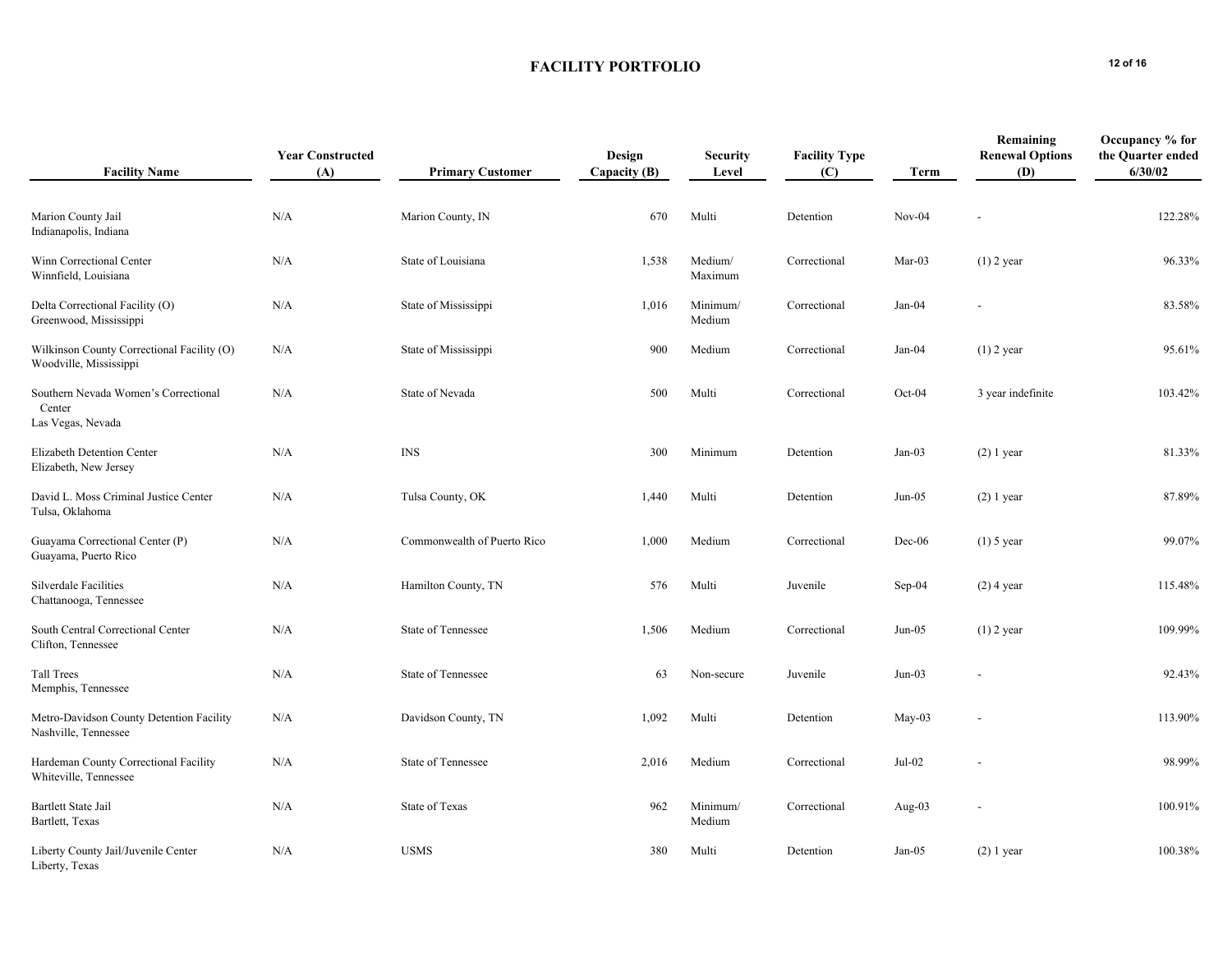## **FACILITY PORTFOLIO** 13 of 16

| <b>Facility Name</b>                                                           | <b>Year Constructed</b><br>(A) | <b>Primary Customer</b>             | Design<br>Capacity (B)   | <b>Security</b><br>Level | <b>Facility Type</b><br>(C) | Term      | Remaining<br><b>Renewal Options</b><br>(D) | Occupancy % for<br>the Quarter ended<br>6/30/02 |
|--------------------------------------------------------------------------------|--------------------------------|-------------------------------------|--------------------------|--------------------------|-----------------------------|-----------|--------------------------------------------|-------------------------------------------------|
| Sanders Estes Unit<br>Venus, Texas                                             | N/A                            | State of Texas                      | 1,000                    | Minimum/<br>Medium       | Correctional                | Aug- $03$ | $\overline{\phantom{a}}$                   | 99.34%                                          |
| Lawrenceville Correctional Center<br>Lawrenceville, Virginia                   | N/A                            | Commonwealth of Virginia            | 1,500                    | Medium                   | Correctional                | $Mar-03$  | $\overline{\phantom{a}}$                   | 105.09%                                         |
| Total design capacity for Managed Only Facilities (25 Managed Only Facilities) |                                |                                     | 21,200                   |                          |                             |           |                                            |                                                 |
| <b>Total design capacity for All Facilities</b>                                |                                |                                     | 61,044                   |                          |                             |           |                                            |                                                 |
| <b>Leased Facilities:</b>                                                      |                                |                                     |                          |                          |                             |           |                                            |                                                 |
| Leo Chesney Correctional Center (Q)<br>Live Oak, California                    | 1989                           | <b>Cornell Corrections</b>          | 240                      | Minimum                  | Owned/Leased                | Aug- $02$ | $\overline{\phantom{a}}$                   | N/A                                             |
| Queensgate Correctional Facility<br>Cincinnati, Ohio                           | 1906                           | Hamilton County, OH                 | 850                      | Medium                   | Owned/Leased                | Feb-03    | $(3)$ 1 year                               | N/A                                             |
| Community Education Partners (R)<br>Houston, Texas                             | N/A                            | <b>Community Education Partners</b> | $\overline{\phantom{a}}$ | Non-secure               | Owned/Leased                | $Jun-08$  | $(3)$ 5 year                               | N/A                                             |

(A) The year constructed represents the initial completion of the facility's construction, as well as significant additions to the facility that occurred at a later date.

(B) Design capacity measures the number of beds, and accordingly, the number of inmates each facility is designed to accommodate. We believe design capacity is an appropriate measure for evaluating prison operations, because the revenue generated by each facility is based on a per diem or monthly rate per inmate housed at the facility paid by the corresponding contracting governmental entity. (C) We manage numerous facilities that have more than a single function (i.e., housing both long-term sentenced adult prisoners and pre-trial detainees). The primary functional categories into which facility types are identified was determined by the relative size of prisoner populations in a particular facility on June 30, 2002. If, for example, a 1,000-bed facility housed 900 adult prisoners with sentences in excess of one year and 100 pre-trial detainees, the primary functional category to which it would be assigned would be that of correction facilities and not detention facilities. It should be understood that the primary functional category to which multi-user facilities are assigned may change from time to time.

(D) Remaining renewal options represents the number of renewals options, if applicable, and the remaining term of each option renewal.

(E) The facility is subject to a ground lease with the County of San Diego whereby the initial lease term is 18 years from the commencement of the contract, as defined. The County has the right to buy out all, or designated portions of, the premises at various times prior to the expiration of the term at a price generally equal to the cost of the premises, or the designated portion of the premises, less an allowance for the amortization over a 20-year period. Upon expiration of the lease, ownership of the facility automatically reverts to the County of San Diego.

(F) The facility is subject to a purchase option held by Huerfano County which grants Huerfano County the right to purchase the facility upon an early termination of the contract at a price generally equal to the cost of the facility plus 80% of the percentage increase in the Consumer Price Index, cumulated annually.

(G) The facility is subject to a purchase option held by the Georgia Department of Corrections, or GDOC, which grants the GDOC the right to purchase the facility for the lesser of the facility's depreciated book value or fair market value at any time during the term of the contract between us and the GDOC.

(H) On May 30, 2002 we were awarded a contract with the BOP to house approximately 1,500 inmates at the facility. The term of the three-year contract is expected to commence late in the fourth quarter of 2002.

(I) The facility is subject to a purchase option held by the Tallahatchie County Correctional Authority which grants Tallahatchie County Correctional Authority the right to purchase the facility at any time during the contract at a price generally equal to the cost of the premises less an allowance for amortization over a 20-year period. This facility is substantially vacant.

(J) The State of Montana has an option to purchase the facility at fair market value generally at any time during the term of the contract with us.

(K) All inmates were transferred out of this facility during 2001 due to a new law that mandated that the BOP assume jurisdiction of all D.C. offenders under the custody of the BOP by the end of 2001.

(L) The facility is subject to a purchase option held by the Oklahoma Department of Corrections, or ODC, which grants the ODC the right to purchase the facility at its fair market value at any time. (M) Upon conclusion of the thirty-year lease with Shelby County, Tennessee, the facility will become the property of Shelby County. Prior to such time, if the County terminates the lease without cause, or breaches the lease or the State fails to fund the contract, we may purchase the property for \$150,000. If we terminate the lease without cause, or breach the contract, we will be required to purchase the property for its fair market value as agreed to by the County and us.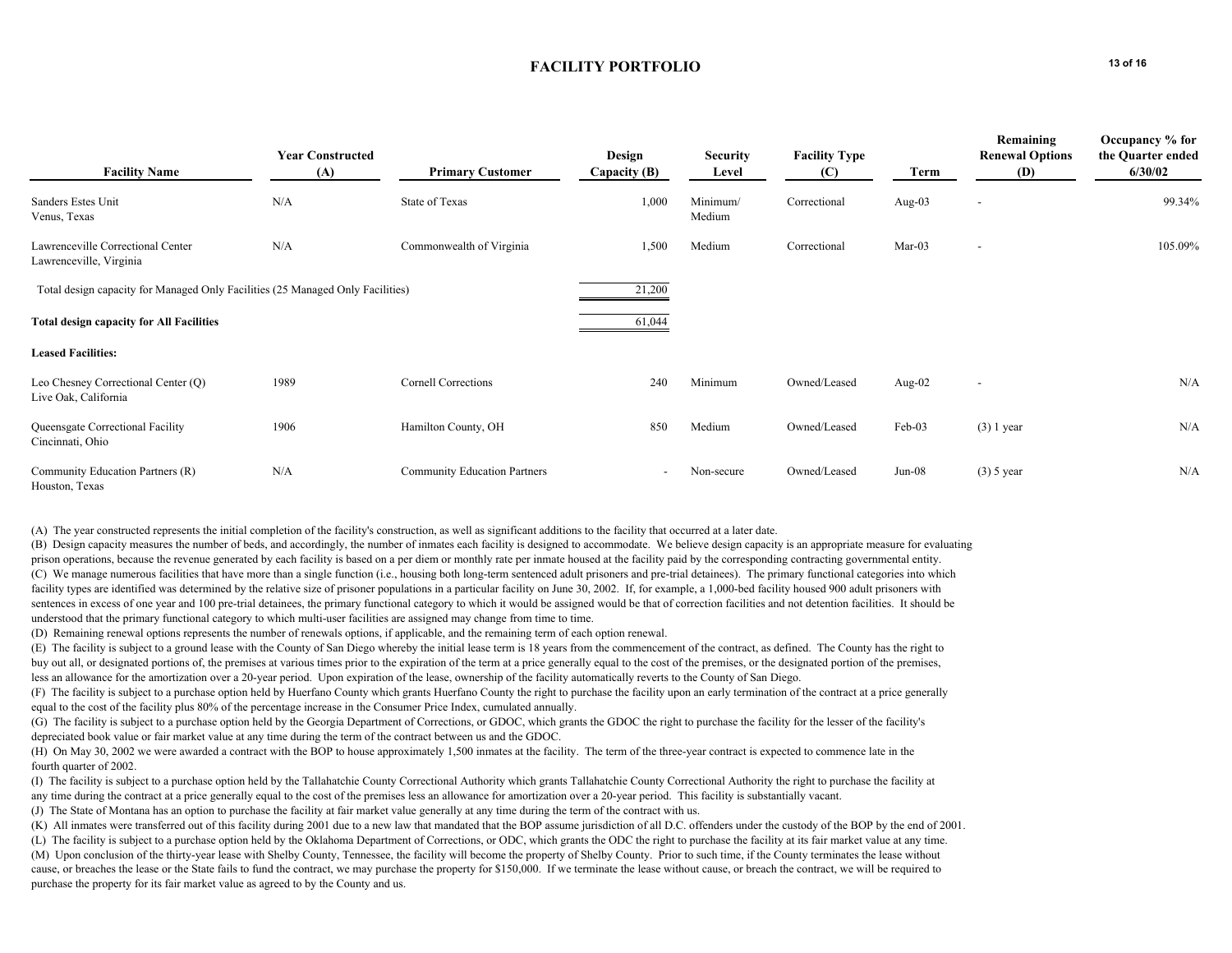## **FACILITY PORTFOLIO** 14 of 16

|                      |                  |                         |              |                 |                      |                            | Remaining              | $%$ for<br>Occupancy |
|----------------------|------------------|-------------------------|--------------|-----------------|----------------------|----------------------------|------------------------|----------------------|
|                      | Year Constructed |                         | Design       | <b>Security</b> | <b>Facility Type</b> |                            | <b>Renewal Options</b> | the Quarter ended    |
| <b>Facility Name</b> |                  | <b>Primary Customer</b> | Capacity (B) | Level           |                      | <b>CONTRACTOR</b><br>l'erm | (D)                    | 6/30/02              |
|                      |                  |                         |              |                 |                      |                            |                        |                      |

(N) The District of Columbia has the right to purchase the facility at any time during the term of the contract at a price generally equal to the present value of the remaining lease payments for the premises. Upon expiration of the lease, ownership of the facility automatically reverts to the District of Columbia.

(O) On June 28, 2002, we received notice from the Mississippi Department of Corrections terminating our contract to manage the Delta Correctional Facility due to the non-appropriation of funds. We currently expect to cease operations of the facility during the third quarter of 2002. We are currently negotiating a new contract with the Sate of Mississippi at the Wilkinson County Correctional Facility to provide for the accommodation of up to 1,000 inmates. We can provide no assurance that we will negotiate this contract on favorable terms. In addition, because the contract may be terminated at any time without cause, we can provide no assurance that the Mississippi Department of Corrections will not terminate our contract to manage the Wilkinson County Correctional Facility. (P) Our contract to manage this facility was terminated on August 6, 2002.

(Q) Upon expiration of the lease in February 2002, we agreed to extend the lease through June 30, 2002. The lease has since been extended through August 31, 2002.

(R) The alternative educational facility is currently configured to accommodate 900 at-risk juveniles and may be expanded to accommodate a total of 1,400 at-risk juveniles.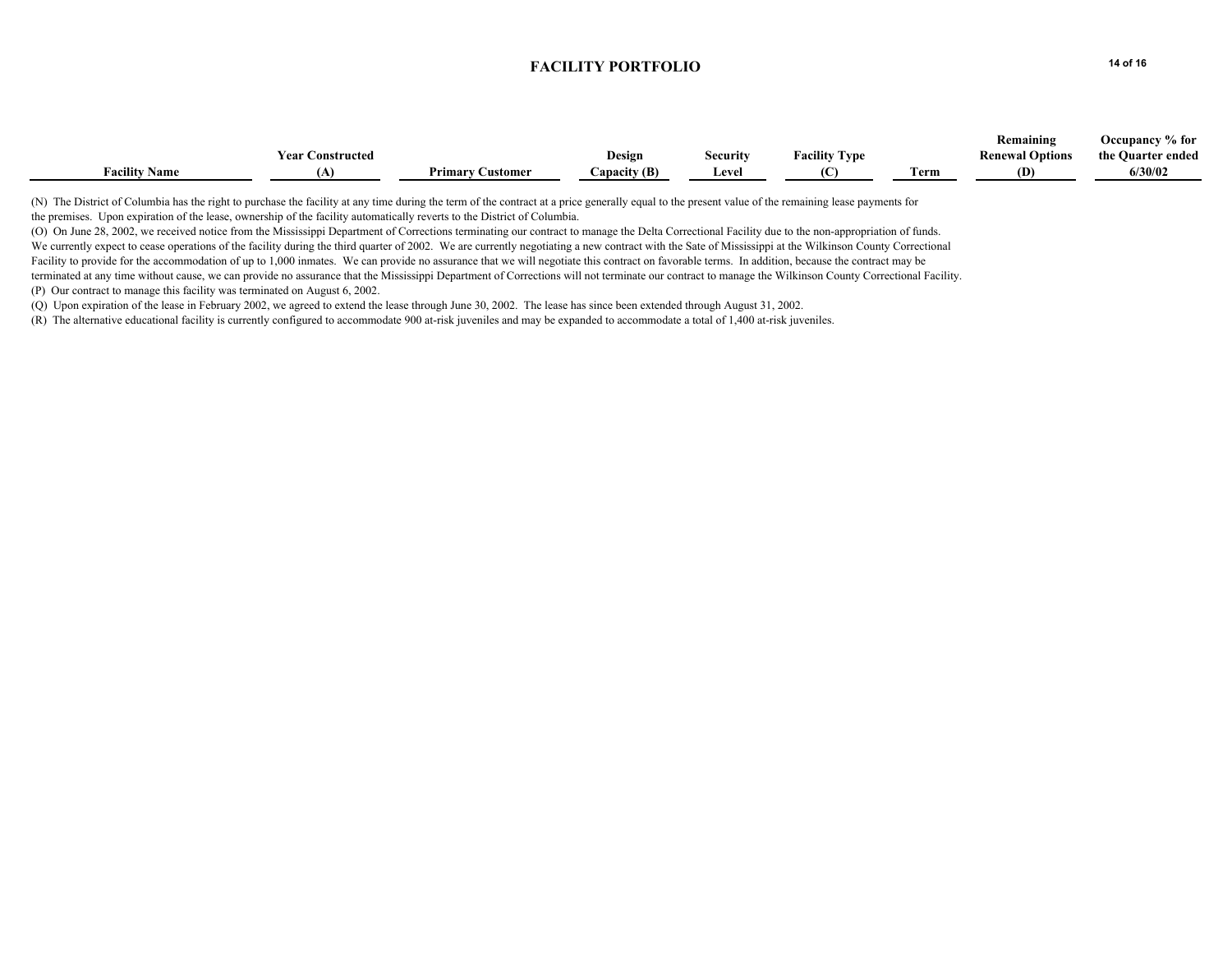### **DIVERSIFICATION OF REVENUE**

(Unaudited and amounts in thousands)

| <b>Customer</b>                                             | <b>Management Revenue</b><br><b>For the Six Months</b><br><b>Ended June 30, 2002</b> | <b>Percent of Management</b><br><b>Revenue For the Six</b><br><b>Months Ended June 30,</b><br>2002 |  |
|-------------------------------------------------------------|--------------------------------------------------------------------------------------|----------------------------------------------------------------------------------------------------|--|
| Bureau of Prisons                                           | \$<br>64,682                                                                         | 13.57%                                                                                             |  |
| <b>United States Marshals</b>                               | 50,348                                                                               | 10.56%                                                                                             |  |
| Immigration and Naturalization Services                     | 33,039                                                                               | $6.93\%$                                                                                           |  |
| Wisconsin                                                   | 25,866                                                                               | 5.42%                                                                                              |  |
| Georgia                                                     | 24,984                                                                               | 5.24%                                                                                              |  |
| Texas                                                       | 23,291                                                                               | 4.88%                                                                                              |  |
| Florida                                                     | 22,270                                                                               | 4.67%                                                                                              |  |
| Tennessee                                                   | 22,101                                                                               | 4.64%                                                                                              |  |
| Oklahoma                                                    | 20,439                                                                               | 4.29%                                                                                              |  |
| Puerto Rico                                                 | 17,430                                                                               | $3.66\%$                                                                                           |  |
|                                                             | 304,450                                                                              | 63.85%                                                                                             |  |
| Total Management Revenue, including discontinued operations | 476,808                                                                              | 100.00%                                                                                            |  |